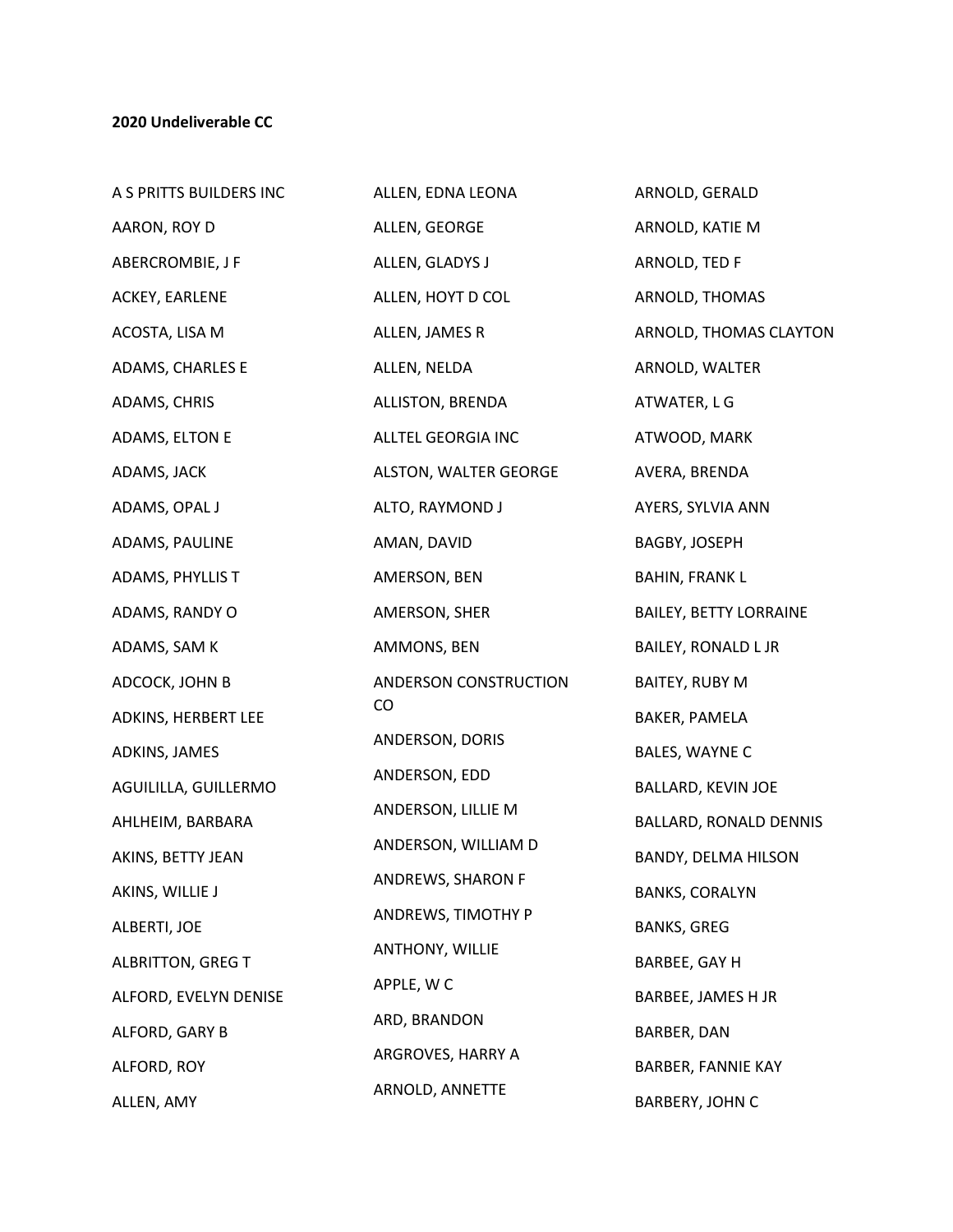| BAREFOOT, CATHERINE P      | BEARD, TOMMY               | BEST ASSETS CITI WEST           |
|----------------------------|----------------------------|---------------------------------|
| BARFIELD, MARY E           | BEASLEY, DOROTHY           | <b>BEST, FLORENCE DBA</b>       |
| <b>BARKLEY, KEVING</b>     | BEASLEY, JENNY R           | BETSILL, MICHAEL                |
| BARNES, HARRY              | BEASLEY, JESSIE L JR       | <b>BIRTCIL, TIMOTHY C</b>       |
| BARNES, HENRY C            | BEASLEY, LEE JR            | <b>BISHOP, CHRISTY</b>          |
| <b>BARNES, TABITHA D</b>   | BECKHAM, CHARLENE M        | <b>BISHOP, DONALD R</b>         |
| <b>BARR, PATRICK</b>       | <b>BECKHAM, JERRY</b>      | <b>BISHOP, GRADY C</b>          |
| BARRETT, MARY RUTH         | BECKHAM, TORIN DEMAR       | <b>BISHOP, TOMMY W</b>          |
| <b>BARRION, MARJORIE E</b> | BECKOM, TAMMY              | BITNER, JOHN BALDWIN            |
| <b>BARRON, ABE JR</b>      | BEDINGFIELD, STACY DIANE   | <b>ESTATE</b>                   |
| <b>BARRON, CHARLIE T</b>   | BEDSOLE, J M               | <b>BLACK, EDNA D</b>            |
| BARRON, M M                | BEELAND, GERALD T JR       | BLACKBURN, KAREN VIOLA          |
| BARSTAD, JAMES             | <b>BELANGER, ROCK</b>      | <b>BLACKMON, EMMA</b>           |
| BARTLETT, J CHAD           | <b>BELL, ELTORA</b>        | BLAND, DONNA                    |
| <b>BARWICK, LONNIE</b>     | <b>BELL, GREGORY R</b>     | <b>BLANE, LAJUANA T</b>         |
| BASS, HALEY D              | <b>BELL, LATRICA B</b>     | BLANEY, JOHN J                  |
| <b>BASS, JANICE</b>        | BELLEW, JOSEPH MRS         | <b>BLECKLEY, JULIUS L</b>       |
| <b>BASS, KEITH O</b>       | <b>BENDELL, RON</b>        | BLISS, JAYLYNN                  |
| <b>BASSETT, ROBERT F</b>   | <b>BENDER, COCEDRICK C</b> | <b>BLIXT, DARLENE P</b>         |
| <b>BATCHELOR, VT</b>       | <b>BENNETT, HUGH</b>       | BLOODWORTH, CHARLIE W           |
| <b>BATES, DUSTIN</b>       | BENNETT, LEONARD P SR      | BLOODWORTH, LAWRENCE J          |
| <b>BATES, JOE E</b>        | BENTLEY, EDDIE SR          | <b>BLOUNT, CLARK</b>            |
| BATES, MERLE               | BENTLEY, LEANA H           | <b>BONEY, RENE F</b>            |
| <b>BATES, MICHAEL</b>      | BENTON, LINDA SWANSON      | <b>BONILLA, RAMON</b>           |
| <b>BATTLE, ARTHUR</b>      | <b>BENTON, MICHAEL E</b>   | <b>BORONKAS, ROBERT W</b>       |
| <b>BATTLE, NEVILL</b>      | <b>BEOHM, ERIC</b>         | <b>BOSTWICK, JOE CHARLES JR</b> |
| <b>BATTLES, HARLEY O</b>   | BERNHARD, DEBBIE           | <b>BOSTWICK, MARK Z</b>         |
| <b>BAUCH, ALEX G</b>       | BERRY, MARY NELL           | <b>BOTSFORD, KEVIN T</b>        |
| BAXLEY, ROY L              | BERRY, MELINDA J           | <b>BOURQUE, ALICIA</b>          |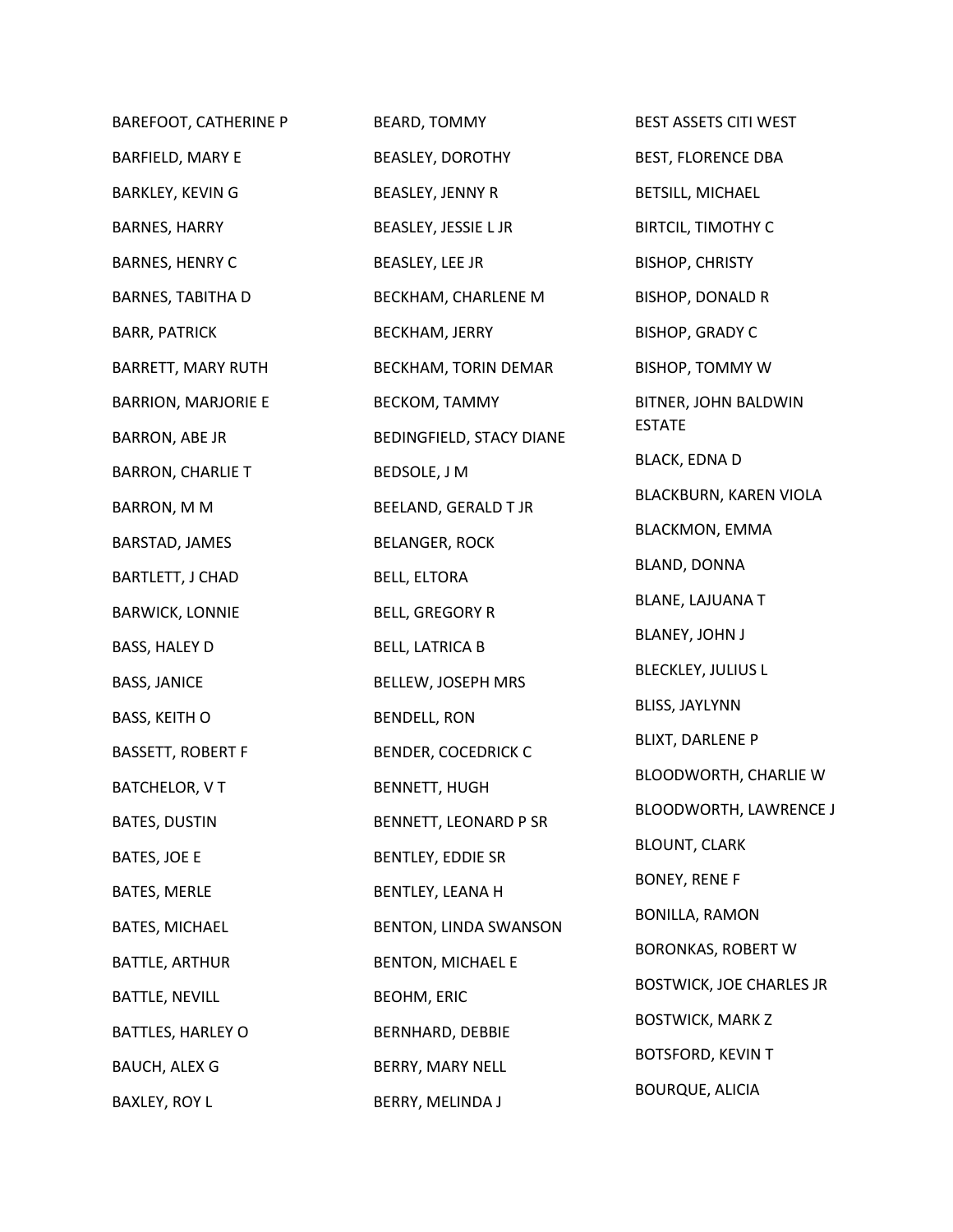| <b>BOURQUE, DENNIS C</b>      | <b>BROOKS, ANNE O</b>      | BRUNSON, WILLIAM FRANK                      |
|-------------------------------|----------------------------|---------------------------------------------|
| <b>BOURQUE, JASON M</b>       | <b>BROOKS, KENNETH</b>     | JR.                                         |
| <b>BOUTWELL, JAMES M</b>      | <b>BROOKS, MELYNDA J</b>   | BRYAN, DOUGLAS                              |
| <b>BOWEN, MELANIE</b>         | <b>BROOKS, PAMELA</b>      | BRYAN, SHAWN DYLAN                          |
| BOWEN, WYNELL ETHERIDGE       | <b>BROOKS, THOMAS S</b>    | BRYANT, JIMMIE S                            |
| <b>BOWLING, RICHARD R</b>     | BROWN, AMY L               | BRYANT, MARTHA A                            |
| <b>BOWMAN, JESSE</b>          | <b>BROWN, CATHLEEN S</b>   | BRYANT, SAMMIE L                            |
| <b>BOWTIE HOLDINGS INC</b>    | <b>BROWN, CHRISTOPHER</b>  | BRYANT, TAHERIA                             |
| BOYD, MARVIN                  | <b>BROWN, CLAUDE S III</b> | BRYANT, TOMMIE L                            |
| BOYER, MALINDA A              | BROWN, ELIZABETH C         | <b>BRYSON, C DALE</b>                       |
| <b>BRADBURY, LOY R</b>        | <b>BROWN, EMMETT</b>       | <b>BUCHANAN, GAYE</b>                       |
| <b>BRADFORD, JOE</b>          | <b>BROWN, GEORGE</b>       | <b>BUCHANAN, JAMES LEON</b>                 |
| <b>BRADFORD, SHEILA</b>       | BROWN, JACK W              | <b>BUDD, EVELYN</b>                         |
| BRANDON, ROBERT DBA           | BROWN, JASON L             | <b>BUFFINGTON, GARY ALLEN</b>               |
| <b>BRANNON, BEULAH</b>        | BROWN, JIMMY W             | <b>BUFFINGTON, TIMOTHY</b>                  |
| <b>BRANNON, CLIFFORD T</b>    | BROWN, JOEL                | <b>BUILDING RESTORATION</b><br><b>GROUP</b> |
| <b>BRANNON, PHYLLIS</b>       | <b>BROWN, MICHELE</b>      | BUNN, BARBARA A                             |
| BRASWELL, JIMMY               | <b>BROWN, ROBERT E</b>     | <b>BUNN, CARLA</b>                          |
| BRAY, EDWARD SCOTT            | <b>BROWN, ROBERT L</b>     | <b>BUNTEN, SHIRLENE</b>                     |
| <b>BRAY, TILLMAN JR</b>       |                            | <b>BURCH, WRIGHT R</b>                      |
| BRENT TABERNACLE CHURCH       | BROWN, ROGER G SR          | <b>BURGER, JACOB G</b>                      |
| <b>BRIDGES, CAROLYN</b>       | BROWN, SARA C              | <b>BURGESS, CHARLES M</b>                   |
| <b>BRIDGES, DAVID</b>         | BROWN, SCOTT DR            | <b>BURKS, TAMMY</b>                         |
| <b>BRIDGES, JOAN</b>          | <b>BROWN, SCOTT L</b>      | BURNAM, RACHEL                              |
| <b>BRIGHT, TERRENCE SHAWN</b> | <b>BROWN, TAMMIE D</b>     | <b>BURTON, GARRETT</b>                      |
| BRITTIAN, LEILA M             | <b>BROWN, TIM</b>          | <b>BUSH, KEVIN L</b>                        |
| <b>BROCK, CHARLES GILBERT</b> | <b>BROWNLEE, ROBERT</b>    |                                             |
| <b>BROCK, HUBERT E</b>        | <b>BROWNLEE, SARA</b>      | <b>BUSH, ROSIA</b>                          |
| <b>BROCK, REECE A</b>         |                            | <b>BUSSEY, TONIS</b>                        |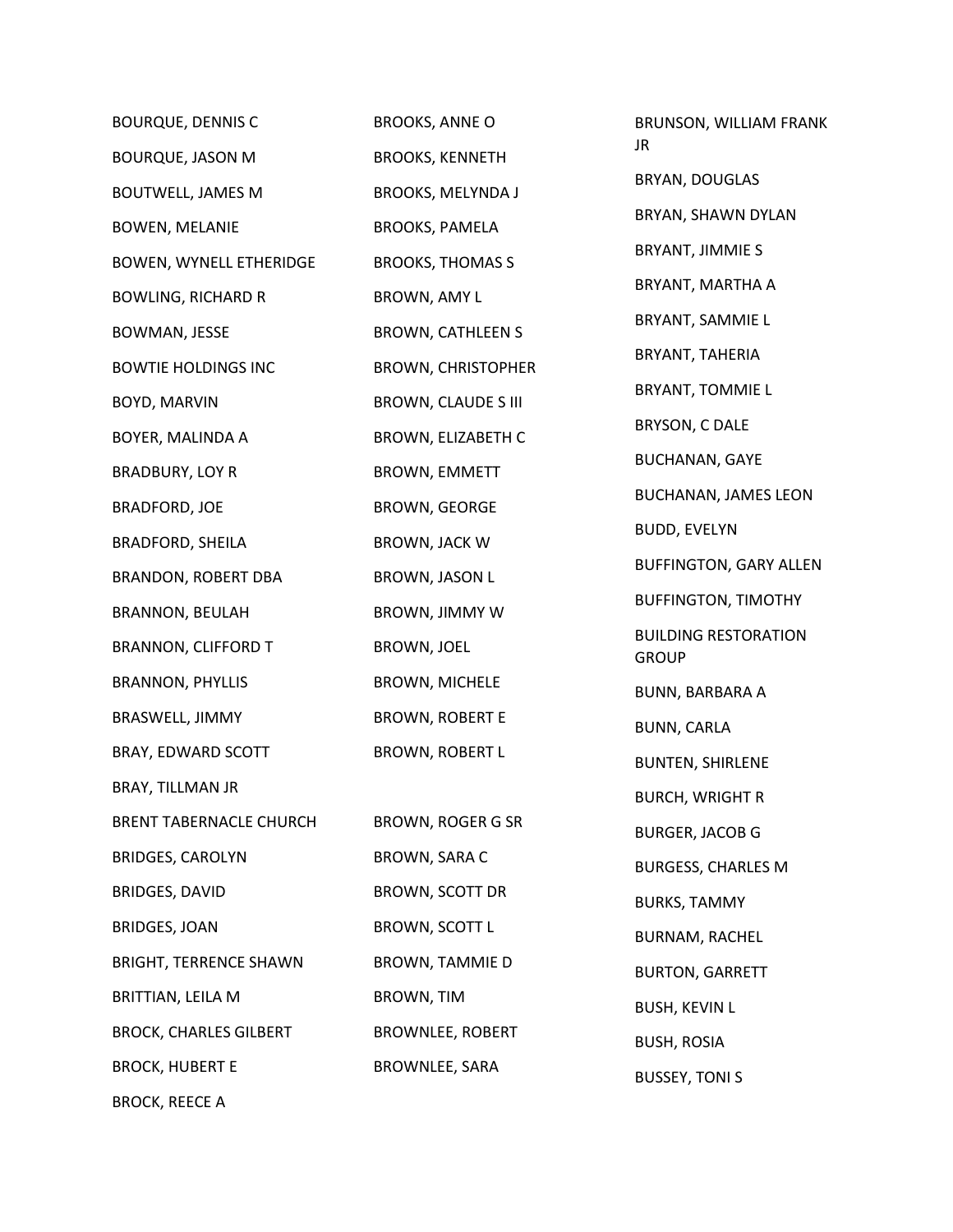| <b>BUTLER, ELNORA</b>                | CARNS, GORDON                  |  |
|--------------------------------------|--------------------------------|--|
| <b>BUTLER, SD</b>                    | CARSWELL, TERRY M              |  |
| <b>BUTLER, WOODY</b>                 | CARTER, CHARLES L              |  |
| BYRD, EDNA W MRS                     | CARTER, CORA MAE               |  |
| BYRD, LEIGH A                        | CARTER, EDWARD MICHAEL         |  |
| C AND B CONVENIENCE<br><b>STORE</b>  | CARVER, ALINE T                |  |
| CAGLE, BOBBIE                        | CASSADY, TRACIE L              |  |
| CALDWELL, ANDREW LEWIS               | CASTEEL, CHARLIE               |  |
| CALDWELL, CHRISTIE                   | CASTEEL, MARY ANN              |  |
| CALDWELL, DEWAYNE G                  | CASTLEBERRY, HAROLD L          |  |
| CALDWELL, HARMON JR                  | CATO, FRANK                    |  |
| CALHOUN, MARGARET                    | CAUSEY, WILLIAM JACKSON<br>JR. |  |
| CALLAHAN, R KENT                     | CAUTHEN, H DONALD              |  |
| CALLAWAY, BENNIE                     | CHAFFIN, WILLIAM               |  |
| CAMPBELL, DARRELL D                  | CHAIRMONT, JOSEPH              |  |
| CAMPBELL, JANET M                    | CHAMBERS, RAYMOND              |  |
| CAMPBELL, LISA                       | CHAMBLISS, WILLIE B            |  |
| CAMPBELL, MATTIE                     | CHANNELL, MARGARET             |  |
| CANDIANO, SHARRIE D                  | CHAPMAN, TW                    |  |
| CANNON, WAYNE                        | CHAPPELL, DOROTHY L            |  |
| CANTRELL, ANGIE D                    | CHASON, SUSAN                  |  |
| CARESOUTH HOME HEALTH<br><b>CARE</b> | CHASTAIN, DANA                 |  |
| CARGILE, MICHAEL E                   | CHASTAIN, LOUIS RAY            |  |
| CARLISLE, MARK                       | CHATMAN, LARRY                 |  |
| CARMICHAEL, AMY                      | CHEELEY, ANNIE                 |  |
| CARMICHAEL, THOMAS C                 | CHENEY, EUGENE                 |  |
| CARMICHAEL, TIMOTHY D                | CHENEY, MARY LOIS              |  |
|                                      | CHESTER, GRACE W               |  |

CHILDRES, TRACY ELAINE CHILDS, ATHA P CHOI, SARAN CHOOJA, CHO CHI CHUNN, ANGELA J CHURCH, MARTHA SUE CIUFO, DALE LEON CLAMPITT, BRENDA L CLANCEY, ANN CLARK, A MICHELLE CLARK, DORIS CLARK, GILBERT CLARK, LAVONNE G CLARK, MICHELLE A CLARK, OLIVER CLARK, ROBERT CLARK, RUBY CLEMENTS, EUNICE CLEMONS, KELVIN CLEMONS, RICHARD L CLONTS, JAMES L CLOUD, JUNE CLOWERS, CYNTHIA COBB, ROBERT L COCHRAN, FRANKLIN COCHRAN, JOE H COFFEY, MARK COHRAN, HOYT D COKER, DANNY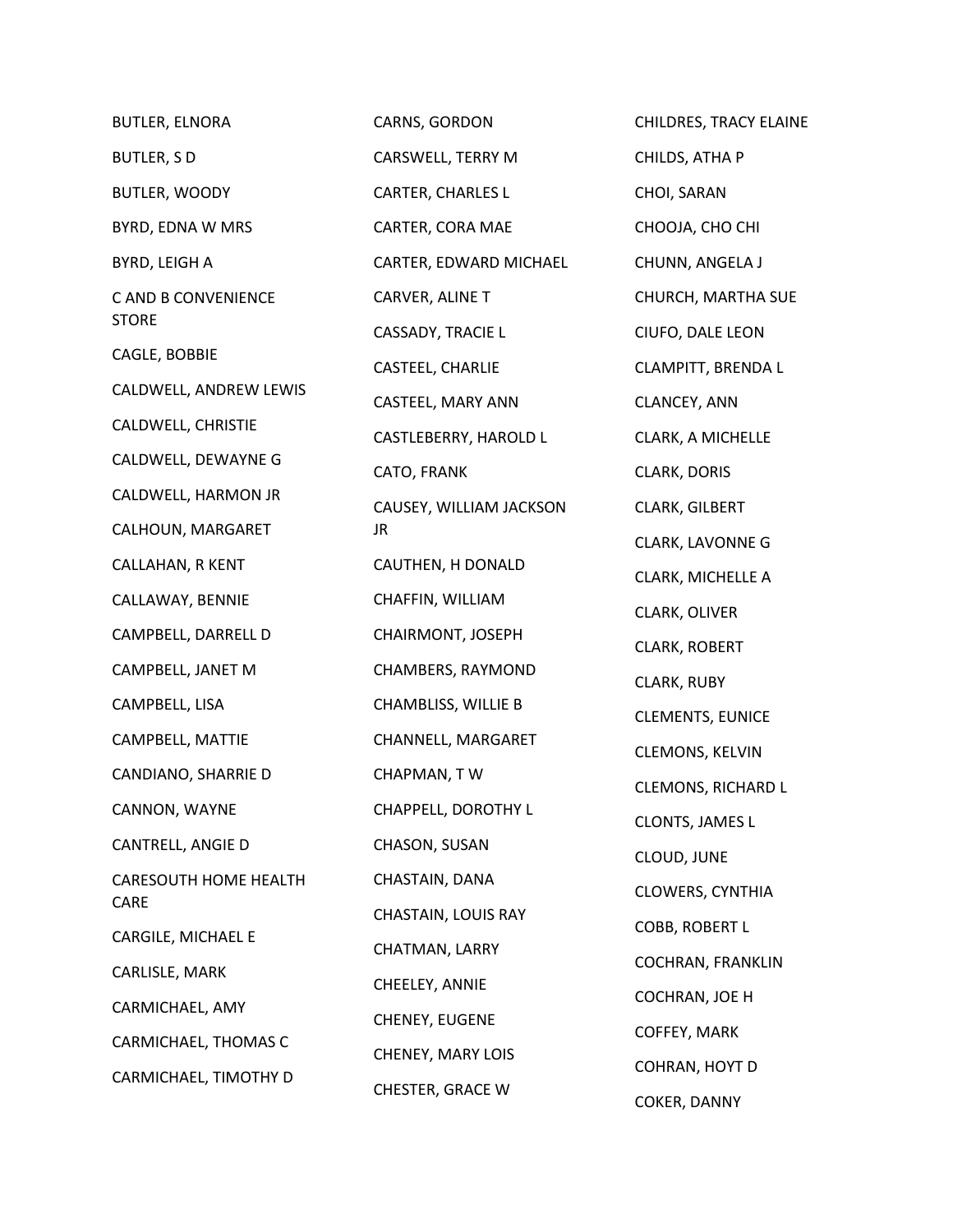| COKER, TERRY A            | <b>COONE, HORACE C</b>       | CROOK, NANCY             |
|---------------------------|------------------------------|--------------------------|
| <b>COLBERT, ANTHONY</b>   | COOPER, BARBARA J            | CROSBY, BETTY            |
| COLE, CHARLES E           | COOPER, JASON A              | CROSBY, GERALD S         |
| COLE, ELLIS JR            | COOPER, LAURA L              | CROWLEY, WILLIAM C MRS   |
| COLE, IONE R              | <b>COOPER, SHEDRICK E</b>    | CROZIER, DOROTHY L       |
| COLE, MARK A              | CORLEY, MARVIN SR            | CRUM, VERNARD            |
| COLE, WALTER R SR         | CORLEY, MAXINE M             | CULLINS, MILDRED D       |
| COLEMAN, JACK M           | CORLEY, ROBERT DAVID         | <b>CULPEPPER, SHARON</b> |
| COLEMAN, KIMBERLY F       | <b>CORMIER, CHARLES J</b>    | <b>CULVER, ANN</b>       |
| COLEMAN, LEROY            | COUCH, AUBREY LEE SR         | <b>CUMMINGS, FREDDIE</b> |
| COLEMAN, MALCOLM A        | COUCH, BECKY                 | CUNNINGHAM, DIANA S      |
| <b>COLLEY, GEORGE LEE</b> | <b>COURSEY, ALICE F</b>      | <b>CUNNINGHAM, JILL</b>  |
| COLLIER, EVER             | <b>COURSEY, ANTHONY TODD</b> | CUNNINGHAM, MARVIN       |
| COLLIER, MARTHA           | COUSSONS, DORSEY LINDA       | <b>CURRY, ENOS CJR</b>   |
| <b>COLLIER, SHERRLYN</b>  | COVAN, GEORGE T              | CURTIS, JESSE JR         |
| <b>COLLINS, DONALD B</b>  | COVINGTON, REGINA M          | DAHL, HERB A             |
| COLLINS, DONALD B JR      | COWLING, CLARENCE M JR       | DAILEY, JD               |
| COLLINS, LEON             | CRADDOCK, DONNA L            | DANIEL, APRIL            |
| <b>COLVIN, JEANNINE T</b> | CRANK, LAVERNE               | DANIEL, JIMMY RAY        |
| COMBS, BL                 | CRAWFORD, LAURA              | DANIEL, STEVEN           |
| CONKLE, LINDA ANN         | CRAWL, JEROME                | DANIEL, TERRY            |
| CONLEY, EMILY             | CRAWLEY, CATHY               | DANIELS, FREDERICK       |
| CONRAD, MARION            | CREAMEAN, GEORGE             | DANIELY, HUGH            |
| CONRAD, NORMAN            | <b>CREECY, HERBERT L</b>     | DARDEN, CANDICE L        |
| CONWAY, LAWRENCE          | CREW, JAMES B                | DARDEN, GROVER SR        |
| COOK, CLYDE B             | CREWS, M H                   | DARSEY, KENNETH          |
| COOK, DAVID F             | CRISP, RANDY L               | DAVID REESE HOMES, INC   |
| COOK, RANDALL E           | CROFT, DAVID                 | DAVIDSON, CHAD MICHAEL   |
| COOKE, J C                | CRONAN, MICHAEL              | DAVIDSON, THOMAS         |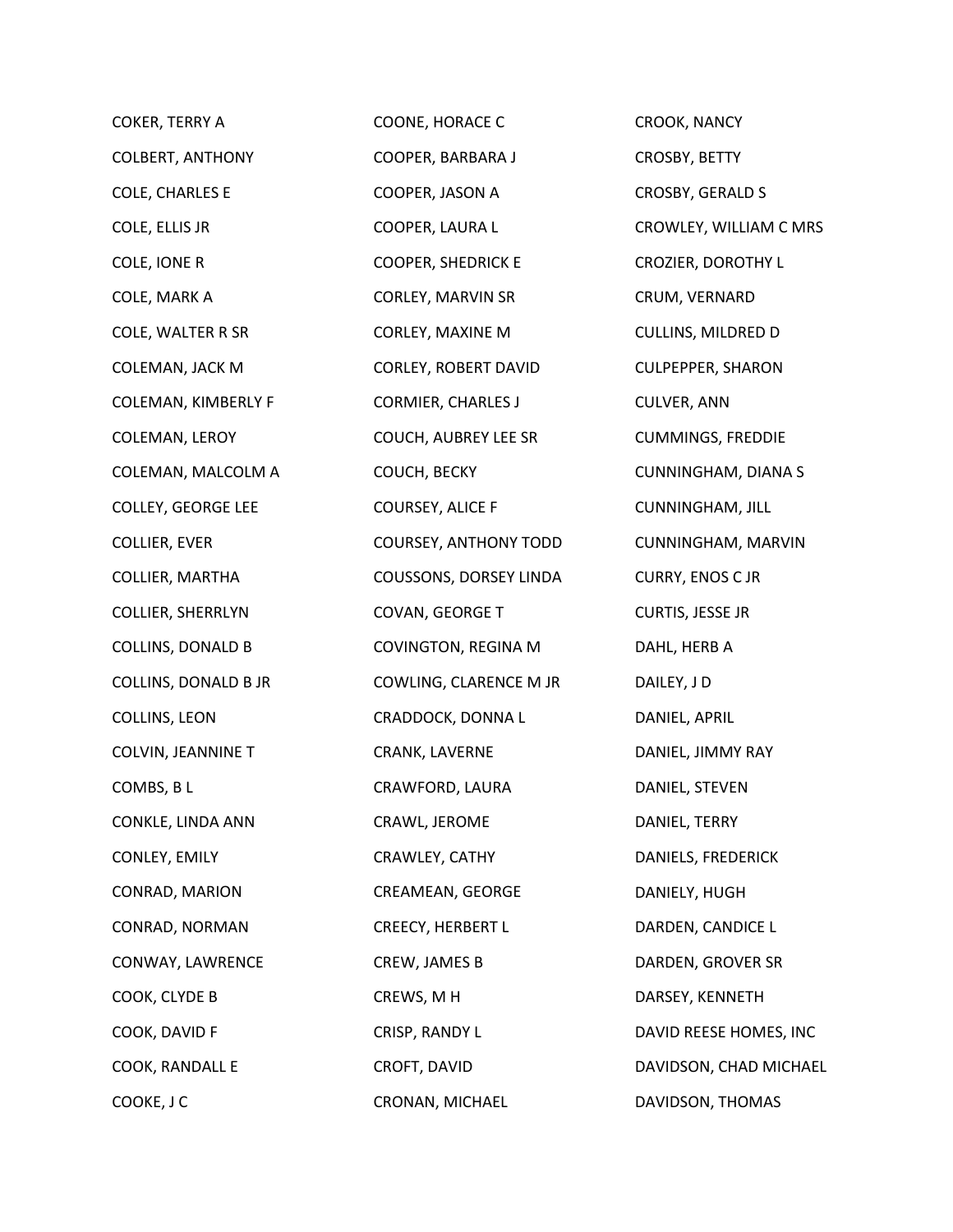| DAVIS, BEULAH       | DESMITH, EUGENE         | DOZIER, RICHARD D         |
|---------------------|-------------------------|---------------------------|
| DAVIS, CHARLES E SR | DEVANE, RITA            | DRAKE, RAY A JR           |
| DAVIS, DESSIE       | DEWBERRY, CLARENCE      | DREW, J H (TURNER)        |
| DAVIS, DOROTHY V    | DEWBERRY, WILLIE H      | DRISKELL, CLAYTON ANDREW  |
| DAVIS, JAMES E      | DIETZ, JAMES L          | DRIVER, ANGELA            |
| DAVIS, JAMES P      | DIGBY, TERESA           | DUARTE, DAVID E           |
| DAVIS, JOHN M       | DILLARD, DAVID          | DUDLEY, AMANDA S          |
| DAVIS, KEN L        | DILLON, JOHNEY D        | DUFFEY, BETH              |
| DAVIS, MICHAEL V    | DILLON, MICHAEL A       | DUKES, BETH L             |
| DAVIS, NANCY R      | DINGLER, A L            | DUKES, JAMES WAYNE        |
| DAVIS, RICHARD      | DINGLER, CLAUDINE M MRS | DUMAS, FRANK              |
| DAVIS, RICKY L      | DINGLER, JENNIFER       | DUMAS, MILDRED            |
| DAVIS, RONALD T     | DINSMORE, FRED C        | DUNLAP, INEZ M            |
| DAVIS, ROSA MAE     | DIXON, THELMA           | DUNN, JASON               |
| DAVIS, SCOTT A      | DOBBS, LISA             | DUNN, LAVERNE             |
| DAVIS, SYBIL        | DOBEK, SANDRA M         | DUNN, MARGARET            |
| DAVIS, VESTER       | DOBSON, JIMMY F         | DUNN, STEPHEN             |
| DAVIS, WENDY L      | DOBSON, WILLIAM H JR    | DURDEN, CHARLES A         |
| DAWKINS, DIANE      | DOCKERY, GARRY L        | DURDEN, JANE F            |
| DAY, LLOYD E        | DODSON, WENDY DBA       | DURDEN, JOHN              |
| DAY, TINA           | DONAHUE, DIANNA L       | DURHAM, IULA              |
| DEES, A S           | DONALDSON, DAN          | DYE, PATRICK              |
| DEFORE, JACKSON E   | DONLEY, GINA L          | DYKES, JOHNNIE LOIS       |
| DEHAAI, TERRY       | DORRIETY, JERRY L       | EARLS, JENNIFER           |
| DEL ROSA INC        | DOSTER, WILLIAM H       | EASON, JERRY LEE          |
| DELL, JAMES G       | DOTSON, LINDA N         | EAST, CHRISTY L           |
| DENNIS, LH          | DOVE, TIM               | ECI CEMETARY SERVICES INC |
| DENNIS, MARK        | DOWDY, ROYAL            | ECTOR, GRACE              |
| DENSON, JENNIE R    | DOWLING, CHARLIE        | <b>EDEN GARDEN FARMS</b>  |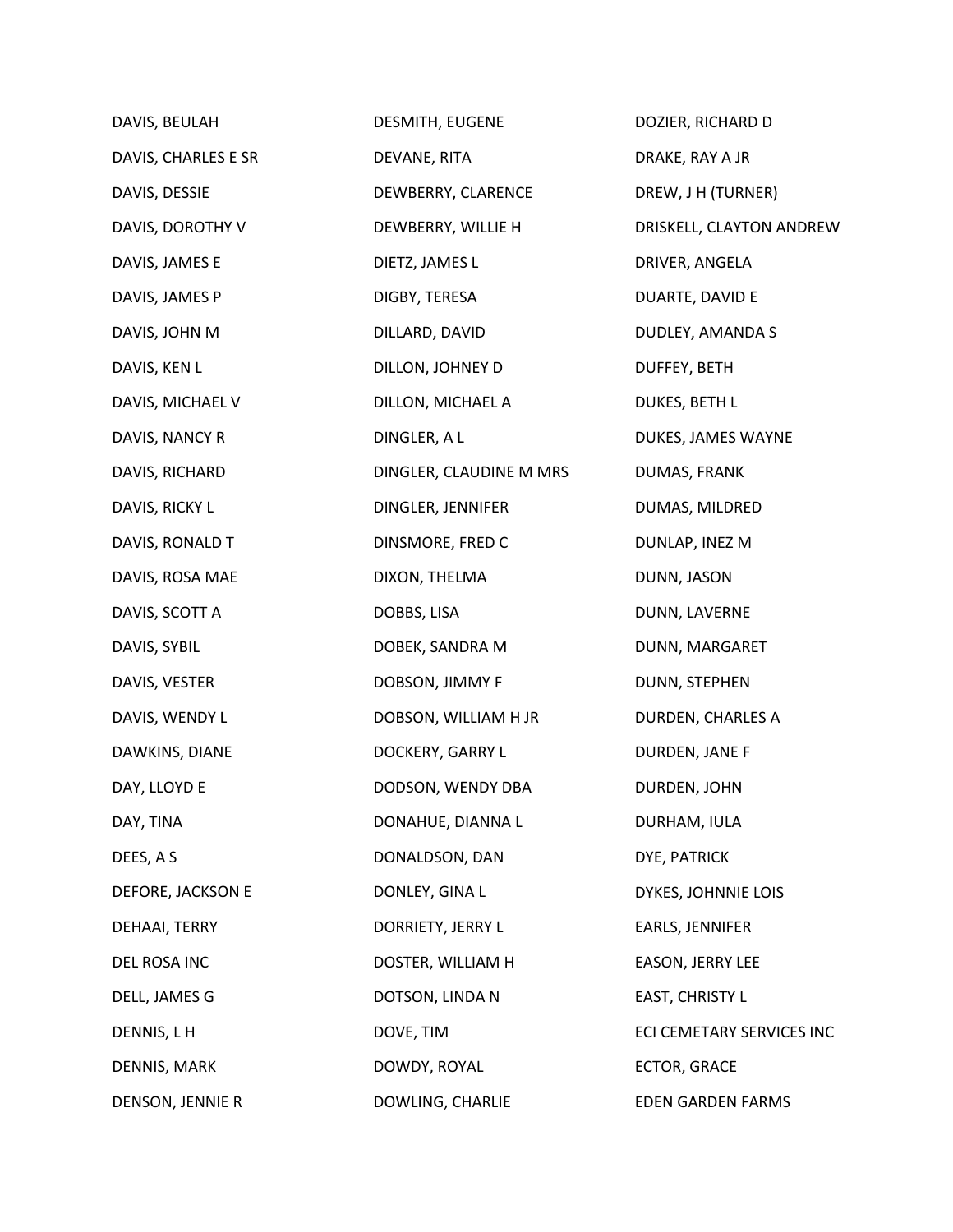| EDENFIELD, DEWITT L JR      | ETHEREDGE, CHRISTINE     | FENNELL, WILLIAM AND     |
|-----------------------------|--------------------------|--------------------------|
| EDMISTON, DAVID             | ETHEREDGE, TRACI C       | CAROLYN                  |
| EDWARDS, APRIL              | ETHERIDGE, RUBY          | FERGUSON, CAROL A        |
| EDWARDS, ELIZABETH L        | EUBANKS, SEAN            | FERGUSON, JOHN T         |
| EDWARDS, HENRY GIBSON       | EVANS, BRIAN             | FERRELL, MILDRED         |
| EDWARDS, TEDDIE J           | EVANS, DOUGLAS E         | FERSTEAD, JOHN           |
| <b>EGGLESTON, TINA L</b>    | EVANS, FLORA MAE         | FESSARD, JEAN FRANCOIS   |
| EIDSON, CHARLES M           | EVANS, GREGORY ALLEN     | FETTING, SARA J          |
| ELDER, WILLIAM III          | EVANS, JACK DBA          | FIELDS, CHARLES          |
| ELEBY, SANDRA KAY           | EVANS, JOHN III          | FIELDS, KENNETH E        |
| ELLER, JOHN L               | EVANS, LAURA ANN         | FILIPOVICH, MELODIE S    |
| ELLERBEE, EMMIE J           | EVANS, LOUIS A           | FINCH, REBEKAH G         |
| ELLERBEE, FRANCES S         | EVANS, OTIS              | FINCHER, TOMMY L         |
| ELLIAS, ORD H               | EVANS, WILLIE            | FINK, CLAUDE             |
| ELLIOTT, ANGEL L            | EVANS, WILLIE MAE        | FINLEY, BILLY            |
| ELLIOTT, ELIZABETH ANN      | <b>EVERGREEN BAPTIST</b> | FIRST NATIONAL BANK      |
| ELLIS-FRIDAY, SABRINA       | <b>CHURCH</b>            | FISK, PATRICK            |
| ELLIS, DAVID M              | EVERSON, JILL            | FLANDERS, JASON F        |
| ELLIS, JACKIE D             | FAIR, HEATHER A          | FLEMING, WENDELL R       |
| ELROD, DR                   | FARMER, JEFFERY A        | FLEMISTER, WILLIE FLOYD  |
| ELROD, REBECCA B            | FARROW, C V              | FLETCHER, DAVID          |
| <b>EMBREE, MIKE ANTHONY</b> | FAULK, STACI             | FLETCHER, JOHN           |
| ENGLISH, BERTHA             | FAULKNER, BETTY G        | FLOURNOY, ANDREW JR      |
| ENNIS, MAX JR               | FAULKNER, PERRY WADE     | FLOURNOY, CHASTITY       |
|                             | FAULKNER, ROBERT A       | FLOURNOY, LARRY WILLIAM  |
| ENTZ, KEVIN W               | FAULKNER, THOMAS         | <b>JR</b>                |
| EPPINGER, MARY              | <b>FAULKS, BILLY</b>     | FLOYD, JULIAN            |
| EPPS, EVA M                 | FELLOWSHIP TABERNACLE    | FLOYD, SUSAN LYNN        |
| ERVIN, STEVE                | <b>CHURCH</b>            | <b>FOGARTY, ROBERT C</b> |
| ESPY, DARLISE               |                          |                          |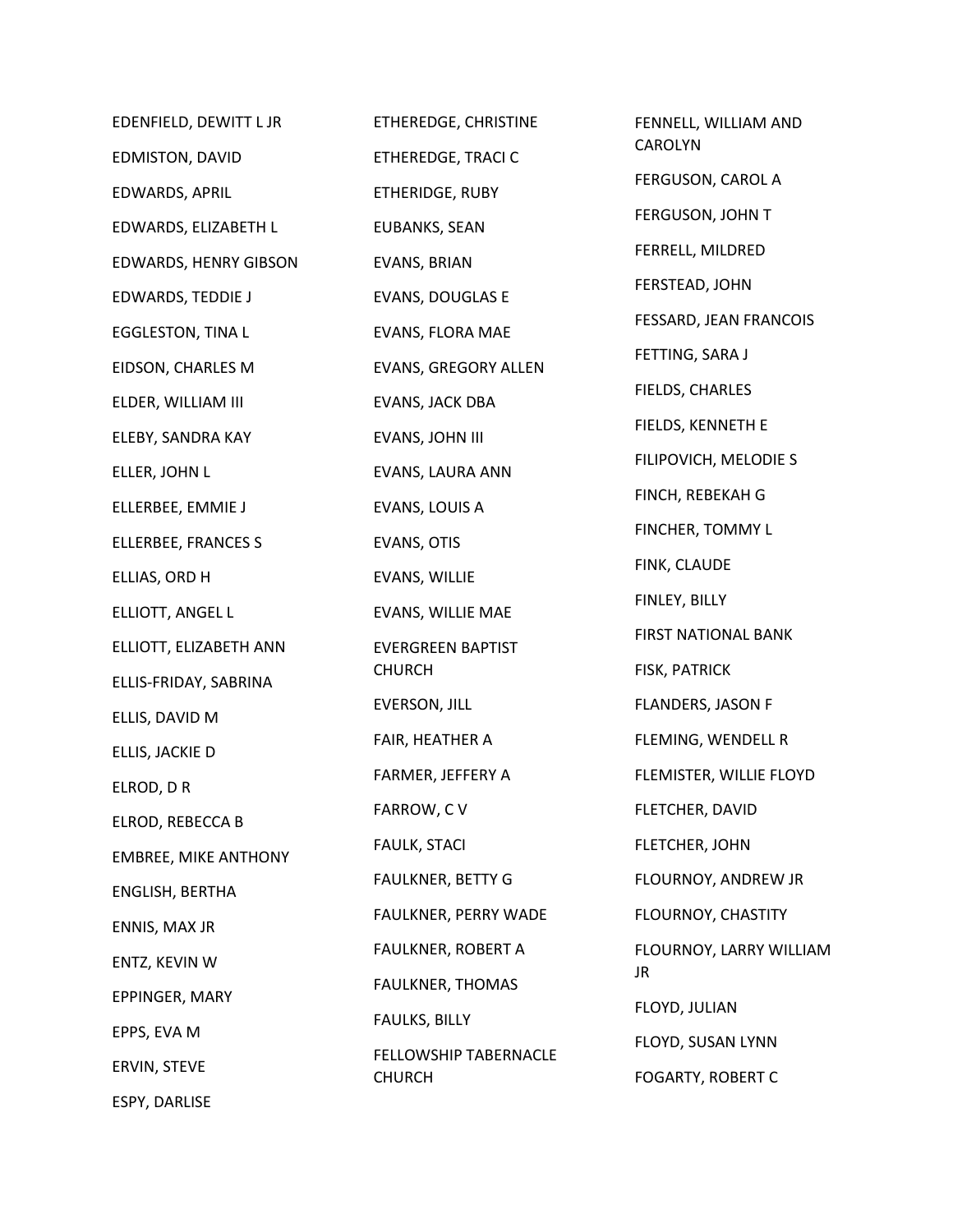| FORDHAM, JAMES BRIAN    | FUQUA, MICHELLE M                    | GIBSON, LOWELL F                   |
|-------------------------|--------------------------------------|------------------------------------|
| FORE, GORDON            | FUSSELL, VERGIE                      | GIBSON, TONY                       |
| FOREMAN, WILLIE MAUD    | GAINES, JOHN L                       | GIDDENS, BRIAN K                   |
| FORRESTER, TEDDY G      | GALLOWAY, DEBORAH                    | GIDDENS, ELEANOR A                 |
| FORTSON, SAM            | GAMBOA, AUDREY                       | GILBERT, MARCIA                    |
| FOSKEY, MARTHA A        | GANAS, SANDRA                        | <b>GILBERT, R KENNETH</b>          |
| FOSTER, CHESO           | <b>GANDY, RONALD J</b>               | GILES, BILLY J                     |
| FOSTER, GARIE L         | GARLAND, REGINA                      | GILES, ELLEN M                     |
| FOSTER, PAUL H          | GARNER, ELIZABETH                    | GILL, WANDA S                      |
| FOSTER, ROMONA          | GARNER, JAMES RAYFORD                | GILLESPIE, DONALD                  |
| FOSTER, WILLIE R        | GARNER, KAREN D                      | <b>GILMORE. LINDSAY K</b>          |
| FOUNTAIN, ERIC          | GARNTO, CARLA D                      | GILREATH, KEN                      |
| FOUTS, PEGGY J          | GARRETT, ANDREW                      | <b>GILSTRAP, PAULA Y</b>           |
| FOWLER, DAN FRANKLIN JR | GARRETT, CHARLES                     | GINN, LINDA                        |
| FOWLER, JOSEPH B        | <b>GARRETT, DOROTHY K</b>            | GLADNEY, JAMES                     |
| FOWLER, SANDRA          | <b>GARRETT, ELLA L</b>               | <b>GLOVER, LUE RENNA</b>           |
| FRANCIS, MADELINE L     | <b>GARY'S GRADING &amp; PIPELINE</b> | GODARD, GLORIA                     |
| FRANK, ESTELLE A        | GATLING, DONALD C JR                 | <b>GODDARD, BETTY ANN</b>          |
| FRANK, TERRY            | GAVETT, ALLEN                        | <b>GODDARD, CECIL E</b>            |
| FRAZIER, JERRY L        | GAVIN, MELISSA                       | GODDARD, WAYNE A                   |
| FRAZIER, WD             | GAY, H DENNIS                        | GODFREY, DEAN                      |
| FREDERICK, JOHNNY       | <b>GEHRICKE, CINDY</b>               | GOGGANS, FRANK                     |
| FREEMAN, ANNIE KATE     | <b>GERBER, PAUL S</b>                | <b>GOINS, CHRISTY M</b>            |
| FRITTS, JAMES EDWARD    | <b>GERMANN, HEATHER A</b>            | <b>GOLDEN, GREGORY &amp; CATHY</b> |
| FROST, DWAYNE           | GIBBS, DON                           | M                                  |
| FULLER, BRIDGET M       | GIBSON, BILLY                        | GONZALEZ, EVA M                    |
| FULLER, DAVID J JR      | GIBSON, GAIL                         | GOODEN, SHANE                      |
| FULLER, JOHN H          | GIBSON, JENNIFER M                   | GOODER, GARY                       |
| FULLER, VENUS           | GIBSON, KRIS                         | GOODMAN, CHARLES RICKY             |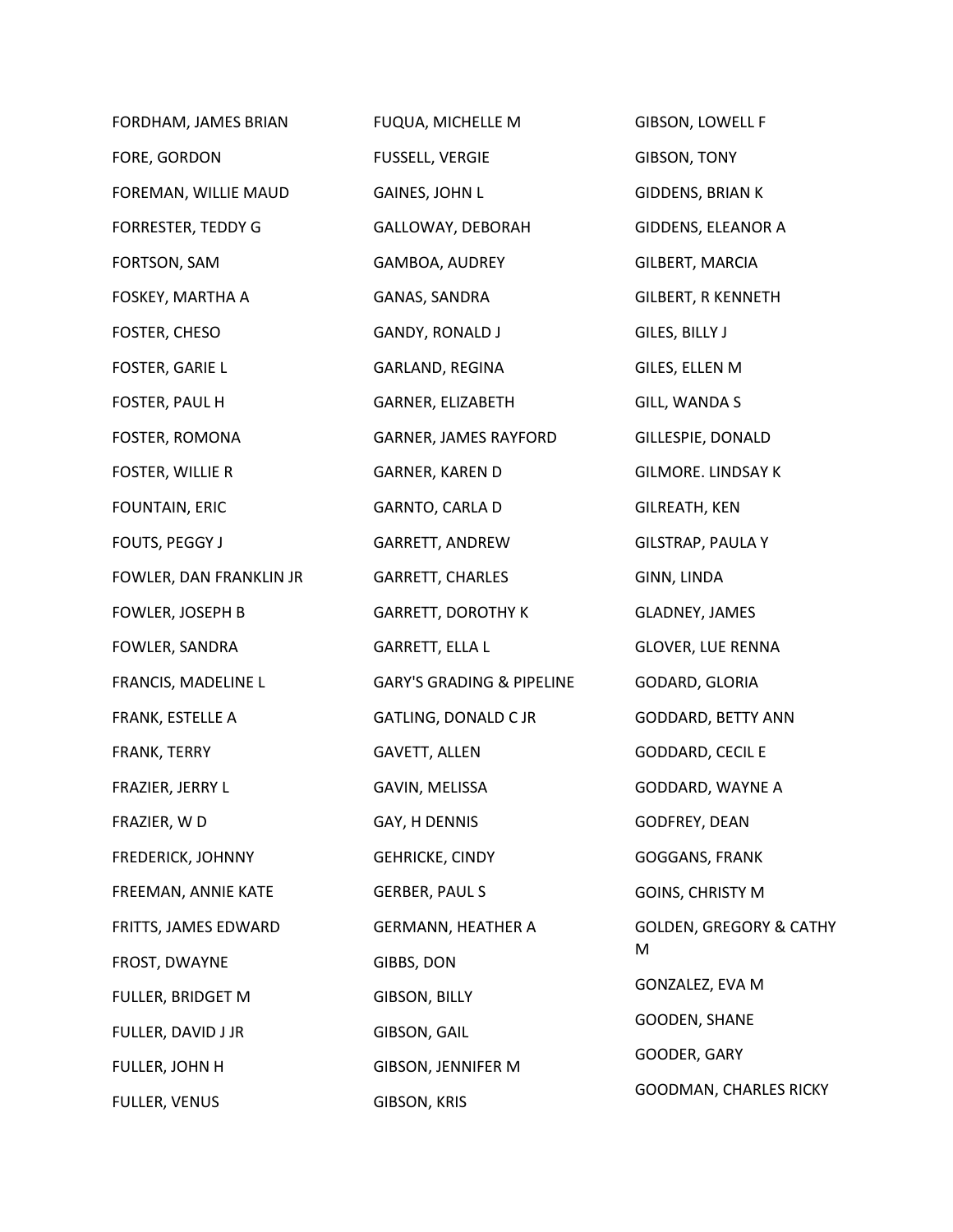| <b>GOOLSBY, PATRICIA L</b> | GRIF-THOM SDA CH SCHOOL | HAMMOND, MARJORIE S |
|----------------------------|-------------------------|---------------------|
| <b>GORDON, MATTHEW</b>     | <b>GRIFFIN, MARNIE</b>  | HAMMOND, MARK       |
| GORDON, TERESA L           | GRIFFIN, MARVA D        | HAMMOND, WILLIE S   |
| <b>GORDON, TOBY</b>        | <b>GRIFFIS, RUFUS</b>   | HAMMONS, BRENDA G   |
| GORDON, WC                 | <b>GRIFFITH, CONNIE</b> | HANCOCK, BRENDA S   |
| <b>GOSSETT, JIMMIE E</b>   | GRIMSLEY, WILLIAM       | HANCOCK, BUDDY      |
| GRADY, JAMES H             | GRINNELL, CLEMENTINE    | HANCOCK, DONNA R    |
| GRADY, SCOTT               | <b>GUNTER, JAMES R</b>  | HANCOCK, FRANCES L  |
| GRAHAM, DIANE              | <b>GUNTER, SARAH</b>    | HANCOCK, LILLIAN    |
| GRAMLING, KIMBERLY         | <b>GUST, MARK</b>       | HANCOCK, PATRICIA   |
| <b>GRANTHAM, THOMAS</b>    | GUY, BOBBY JR           | HANSEN, LINDA RUTH  |
| GRAY, CHARLES              | GUY, BOBBY SR           | HANSON, DON         |
| GRAY, DEBRA                | HABERSHAM CABINETS      | HANSON, DONALD G    |
| <b>GRAY, LUTHER</b>        | HALE, EDNA H            | HANSON, SCOTT G     |
| GRAY, ROYCE A JR           | HALE, SUZANNE           | HARBIN, MIKE        |
| GRAY, VERNON M             | HALL, ANTHONY E         | HARDAWAY, GLENN     |
| <b>GREEN LAND CO INC</b>   | HALL, BETTY             | HARDEN, EDNA C      |
| GREEN, BRENDA M            | HALL, CRAIG P           | HARDIE, PATRICK E   |
| GREEN, GARFIELD JR         | HALL, JACKIE            | HARDIN, DAROLD      |
| GREEN, JOE                 | HALL, JACLYN R          | HARDIN, JAMES R     |
| GREEN, JOHN C              | HALL, JAMES V           | HARDIN, MARY C      |
| <b>GREEN, JOHNNIE F</b>    | HALL, LEE ANN           | HARDMAN, JOHN K     |
| <b>GREENBRIAR FARM INC</b> | HALL, MELVIN C          | HARDY, JEFFERY D    |
| <b>GREENE, WINSTON</b>     | HALL, PATRICIA L        | HARDY, JOE E JR     |
| GREENWALD, STEPHEN         | HAMBRICK, HENRIETTA M   | HARDY, KR           |
| GREGG, DAVID T             | HAMLIN, BESSIE C        | HARE, AMOS          |
| GREGORY, BARBARA G         | HAMLIN, LOUISE A        | HARGETT, LANEY      |
| GRESHAM, CHARLIE M         | HAMMETT, THERESA        | HARKINS, DON        |
| <b>GRESHAM, WILLIE E</b>   | HAMMOCK, DENISE BLOUNT  | HARLAN, WILLIAM A   |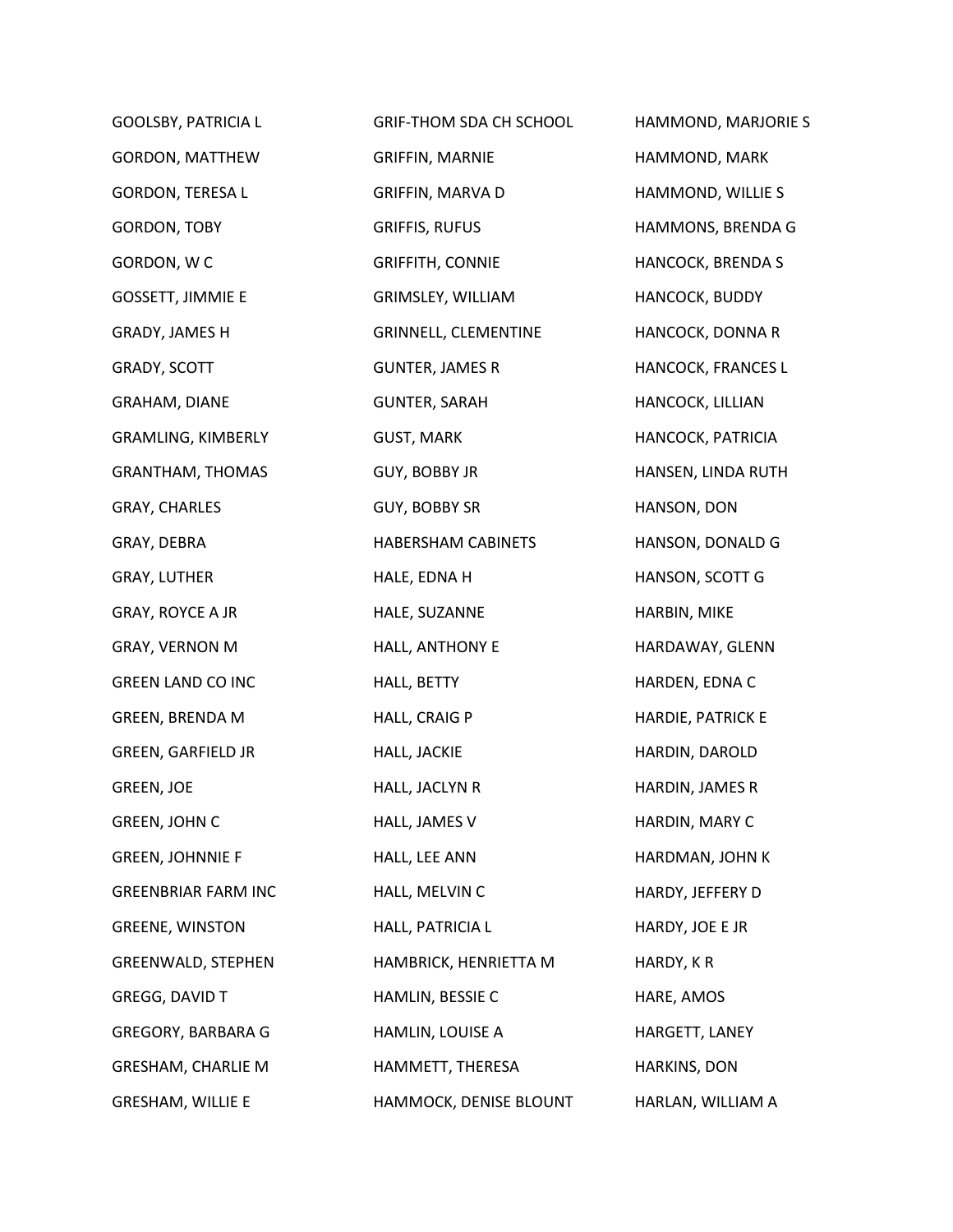| HARMON, ROBERT W      | HART, LOUISE             | HENDRIX, JAMES L       |
|-----------------------|--------------------------|------------------------|
| HARPER, CARL BRENT    | HARTFIELD, VONNIE        | HENRY, LELIA YOUNG     |
| HARPER, DOROTHY ANN W | HARVEY, CLAYTON E        | HENRY, RONNY F         |
| HARPER, LINDA         | HARVEY, EDITH L          | HEPHNER, JOHN P        |
| HARPER, SHANNON       | HARVEY, PEARLIE          | HERRING, MARTHA ANN    |
| HARPER, STEVEN HAROLD | HATCHER, THOMAS          | HERSHNER, STACI        |
| HARPS, FRANK          | HATCHETT, JAMES W        | HESTER, BELINDA G      |
| HARRELL, PATRICIA A   | HATCHETT, LARRY          | HESTER, LW             |
| HARRELL, SAM          | HATTAWAY, BILLY          | HICKORY HILL HUNT CLUB |
| HARRELSON, VELMA C    | HAWKINS, ALBERT          | HICKS, KEVIN C         |
| HARRINGTON, BRANDY    | HAY, CHARLIE R JR        | HIGHT, JOHN            |
| HARRINGTON, CHAD      | HAYES, CHRISSY           | HIGHTOWER, SAMANTHA    |
| HARRIS, BERTHA        | HAYES, DOUGLAS           | HILL, CATHEY           |
| HARRIS, DANDY LYMOND  | HAYES, G BEN             | HILL, GWENDOLYN O      |
| HARRIS, DAVID NEIL    | HAYGOOD, CARL MRS        | HILL, JAMES M          |
| HARRIS, FANNIE MAE    | HAYGOOD, DOROTHY Y       | HILL, KELLY            |
| HARRIS, JOHN A        | HAYGOOD, KENNETH         | HILL, PATRICIA V       |
| HARRIS, JOHN ROGER    | HAYNES, BENNY FRANK      | HILL, THOMAS           |
| HARRIS, JOYCE M       | HAYNES, THOMAS           | HILL, WILLIAM R        |
| HARRIS, LARRY M       | HAYWOOD, D D MRS         | HINELINE, VERNON C     |
| HARRIS, LOWELL        | HEARD, LIZZIE M          | HINES, LAVERNE H       |
| HARRIS, MILDRED H     | HEATHERLY, JAMES         | HINES, LEWIS           |
| HARRIS, W M JR        | HECKMAN, WILLIAM H       | HINES, LONNIE D        |
| HARRIS, WANDA S       | HEINRICH, LUCUS          | HINGSON, JEANNIE       |
| HARRISON, BENJAMIN A  | HELTON, GAIL W           | HITCHCOCK, W BRENT     |
| HARRISON, JAMIE       | HENDERSON, DENISE        | HITT, JAY              |
| HARRISON, JOHNNY LEE  | <b>HENDERSON, JACK R</b> | HIXON, ALBERTA LAVERNE |
| HART, ATHONIA         | HENDERSON, ROOSEVELT     | HIZEL, CANDACE         |
| HART, KENNY           | HENDON, JEREMIAH         | HODGE, DEREK           |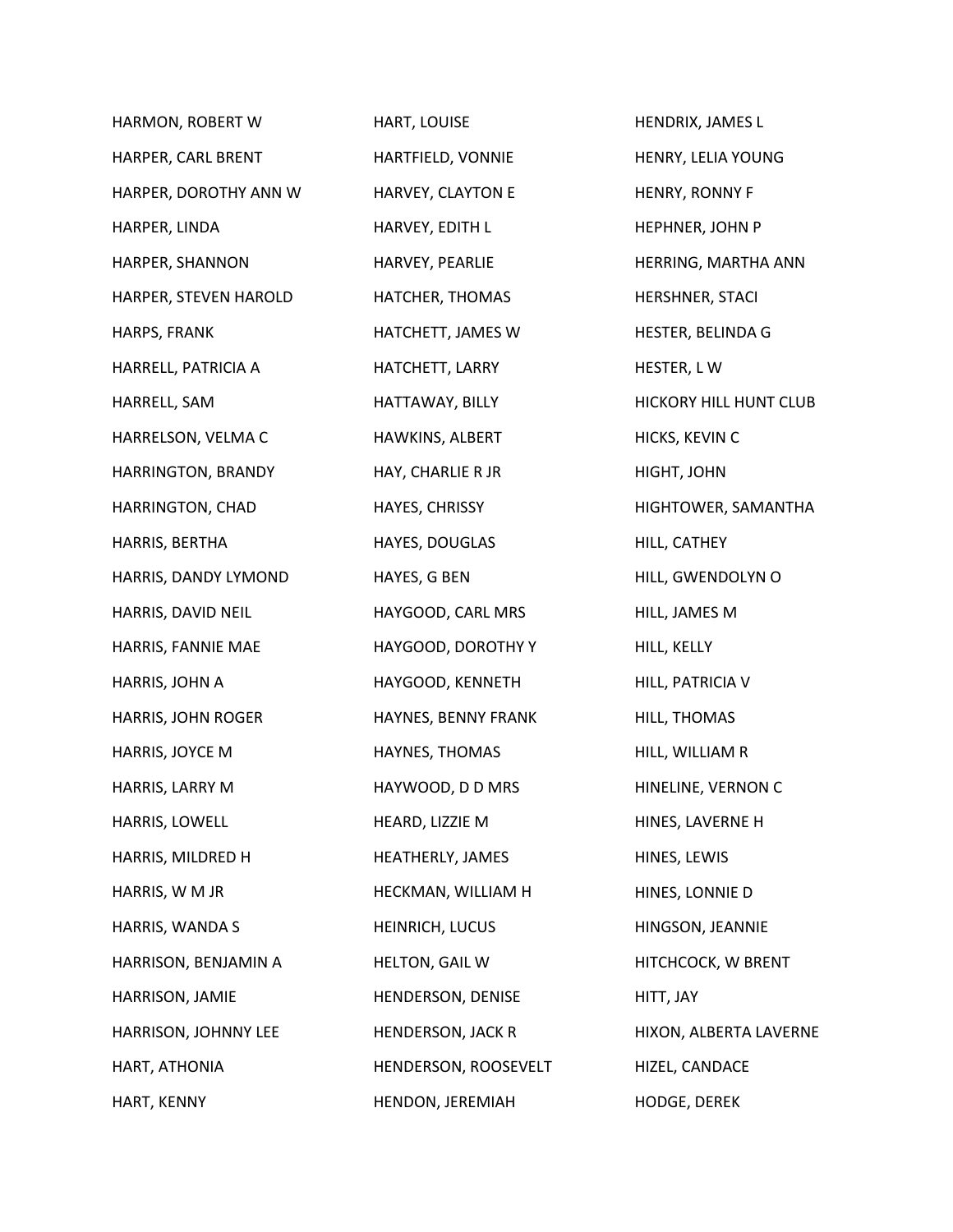| <b>HODGES, RUTH</b>     | HOUSER, JOHN L           | HURTE, RUSSELL L                 |
|-------------------------|--------------------------|----------------------------------|
| HODGES, SEAN            | <b>HOUSING RESOURCES</b> | HUSSEY, SABRINA K                |
| HOGAN, MARY ALICE       | HOWARD, CHERYL           | HUTCHESON, FREDDY                |
| HOGELAND, MICHAEL T     | HOWARD, HENRY G          | HUTTON, LISA M                   |
| HOGGES, ARTHUR M        | HOWARD, LOUISE           | HYATT, JAMES P III               |
| HOLCOLMB, GENE          | HOWARD, MARION           | HYDE, DANIEL J                   |
| HOLDWICK, CHERYL        | HOWARD, MICHAEL W        | <b>IMBERGER, THOMAS J</b>        |
| HOLLIS, KENNETH         | HOWARD, ROBERT S         | INGRAM, CHARLES                  |
| HOLLIS, WILLIE JAMES    | HOWELL, CARL AUBREY      | <b>INNKEEPER MOTOR LDG</b>       |
| HOLLOWAY, SONNY J       | HOWELL, CARL E           | <b>INTEGRATED ASSET SERVICES</b> |
| HOLLY GROVE HOLINESS CH | HOWELL, J E JR           | ISON, DAVID                      |
| HOLMES, MICHAEL P       | HOWELL, LISA             | <b>IVEY, BLAIR</b>               |
| HOLT, CARRIE            | HUBBARD, DALE            | <b>IVEY, KENNETH</b>             |
| HOLTZCLAW, ARTHUR S     | HUBER, JOSEPH M          | JACKSON, BILLY                   |
| HOMEMASTER              | HUCKABY, BUFUS L         | JACKSON, FELICIA                 |
| <b>CONSTRUCTION</b>     | HUDSON, DONNIE           | JACKSON, IDELLA                  |
| HOMILER, ANGELA TUCKER  | HUDSON, GENEVA           | JACKSON, JEAN                    |
| HOMILLER, DANA R        | HUFF, LILLER MAE         | JACKSON, JOE L                   |
| HOOD, OTIS              | HUGGINS, TINA R          | JACKSON, JOHN                    |
| HOPKINS, LAWRENCE       | HUGHES, AUDRA            | JACKSON, JOSIE M                 |
| HOPPER, LAURA C         | HUGHES, DAISY            | JACKSON, MABLE C                 |
| HORNE, ALLIE            | HUGHES, LARRY            | JACKSON, PAULINE                 |
| HORNE, DAMEON           | HULL, CHRISTIAN EDWARD   | JACKSON, REGINALD E              |
| HORNE, ROBERT A         | HUNLEY, TROY L           | JACKSON, WANDA                   |
| HORTMAN, JUNE U         | HUNNICUTT, BRADLEY       | JACKSON, WILLIAM T               |
| HORTON, DANNY KEITH     | HUNNICUTT, CATHERINE J   | JACOB, RANDALL L                 |
| HOUSE, RACHEL           | HUNNICUTT, HELEN         | JACOBS, GEORGE R                 |
| HOUSE, ROBERT           | CAROLYN                  | JAMES, ESTHER M                  |
| HOUSE, STEVE            | HURT, ELIZABETH A        | JAMES, FELTON N                  |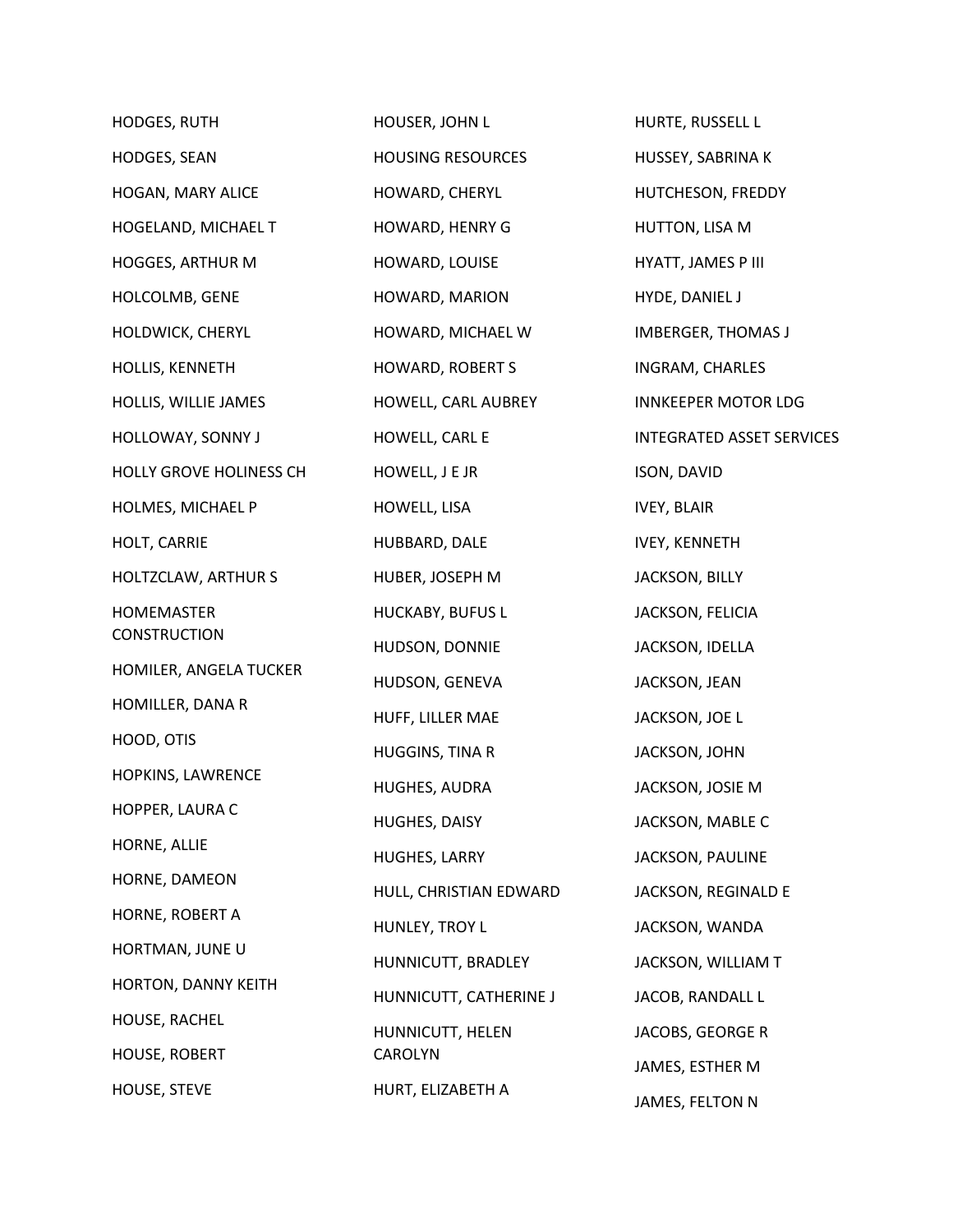| JAMES, JEREMIAH        | JOHNSON, PHILLIP A     | JONES, THOMAS P          |
|------------------------|------------------------|--------------------------|
| JAMES, VIRGINIA        | JOHNSON, REGGIE        | JONES, WYLENE            |
| JARRETT, QUINN D JR    | JOHNSON, RICK          | JORDAN, JAIME            |
| JARRIEL, KELLY H       | JOHNSON, ROBERT H      | JORDAN, PATRICIA         |
| JENKINS, JON S         | JOHNSON, W G           | JORDAN, SHIRLEY ANN      |
| JENKINS, PHILBERT L    | JOHNSON, WO            | JOYNER, ELIZABETH        |
| JETT, KAREN M          | JOHNSON, WILLIE        | KADLEC, ANNE M           |
| <b>JLJ BUILDERS</b>    | JOHNSTON, ESTUS        | KECK, MAYBELLE           |
| JOB, DONNIE            | JOHNSTON, JONI A       | <b>KEETON, CHARLES G</b> |
| JOHN DOE HUNTING CLUB  | JONES, BARBARA L       | <b>KEETON, JANICE L</b>  |
| JOHNS, DAVID           | JONES, BETTY S         | KEITH, JOE W MRS JR      |
| JOHNSON, CHARLIE H     | JONES, BRIAN T         | KELLER, ISABEL           |
| JOHNSON, CHARLOTT      | JONES, CARL A          | KELLER, JEFFREY          |
| JOHNSON, CHRISTIE L    | JONES, CHARLES L       | KELLER, JENNIFER         |
| JOHNSON, CLAUDE D      | JONES, CHRISTINE T     | KELLEY, GEORGE JR        |
| JOHNSON, EDDIE JAMES   | JONES, DELORES         | KELLY, BUDD              |
| JOHNSON, ELEANOR RENEE | JONES, DONNA MCQUILLIN | KELLY, PATRICIA A        |
| JOHNSON, ERNEST        | JONES, FRANKLIN V      | KEMP, CYNTHIA            |
| JOHNSON, EZMA          | JONES, JAMES           | KENDALL, JAMES T JR      |
| JOHNSON, GLORIA        | JONES, JEANINE         | <b>KENDALL, MARY S</b>   |
| JOHNSON, INEZ          | JONES, JUNNIFER DEAN   | KENDRICK, KENA           |
| JOHNSON, JAMES W       | JONES, MARTHA L        | KENDRICK, MICHAEL C      |
| JOHNSON, JESSE WILLARD | JONES, MARVIN A        | KENNEDY, JAMES W         |
| JOHNSON, JOANN         | JONES, NORMA JEAN      | KENNEDY, LAURIE          |
| JOHNSON, KATHLEEN J    | JONES, RICHIE          | KENNEDY, ROGER L         |
| JOHNSON, LULA          | JONES, RONALD DAVID    | KENWAY, WILLIE F         |
| JOHNSON, MATTHEW B     | JONES, S DAVID         | KIDD, ELOISE M           |
| JOHNSON, MIKE B JR     | JONES, SLADE           | <b>KIDZ KONNECTION</b>   |
| JOHNSON, PHIL M JR     | JONES, TERRY C         | KIM, CHYER               |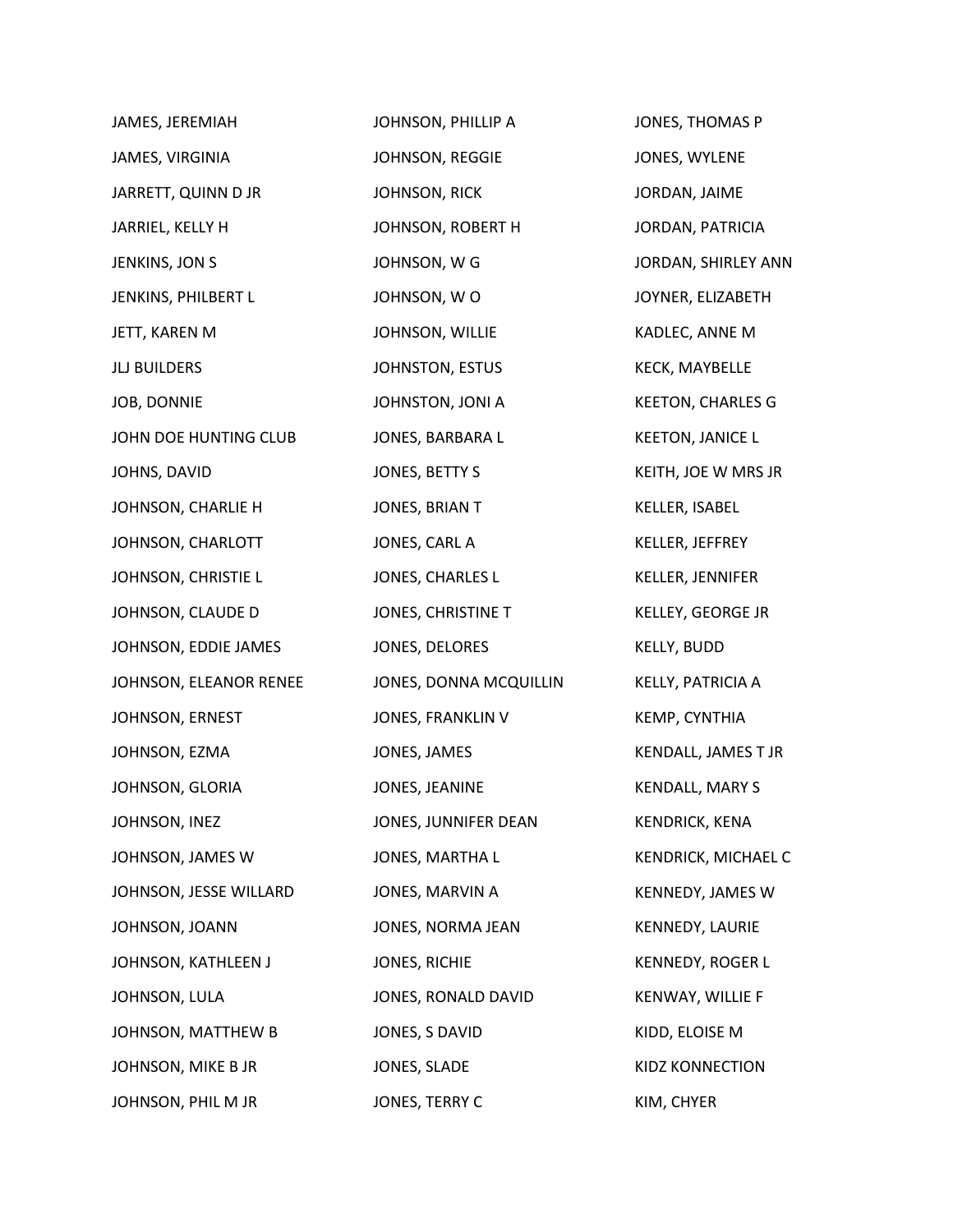| KING, AVA C                    | LAIRD, DEANE           | LEDERER, CONRAD      |
|--------------------------------|------------------------|----------------------|
| KING, TRACI G                  | LALUMIERE, GILL        | LEDERER, KRISSY      |
| KINNEY, MICHAEL O              | LAMB, NICOLE LEE       | LEE, BILLY L         |
| KINNEY, WALTER R               | LAMINACK, SUE          | LEE, DAMON S         |
| KIRKPATRICK, ADAM              | LANDERS, JAMES GREGORY | LEE, HELEN RUTH      |
| KITCHENS, HELENE C             | LANE, KAREN E          | LEE, JOHN E          |
| KITTLE, KEITH A                | LANE, SANDRA J         | LEE, LYNDA           |
| KLEIN, CHEREE                  | LANEY, E S MRS         | LEE, SOON HEE        |
| KLINKERT, PATRICIA             | LANFORD, MIKE          | LEGAN, ANDREA MENDEZ |
| KNEHR, H WESLEY                | LANGDON, NANCY         | LENTZ, MARCUS        |
| KNIGHT-GATLIN, LINDA           | LANGSTON, DONNA        | LEONARD, CLAUDE      |
| KNIGHT, ALICE C                | LANGSTON, MIKE         | LESLIE HOMES INC     |
| KNIGHT, BOBBY                  | LANIER, SIDNEY BRYAN   | LESLIE, TAMMY        |
| KNIGHT, DAVID L                | LASSETER, LAINE        | LESTER, DAVID        |
| KNIGHT, HOWARD E               | LASSETTER, J B         | LESTER, PERRI DIANNE |
| KNOTT, JEWEL P                 | LASSITER, ROBERT       | LESTER, TIM          |
| KNOWLES, LARRY                 | LASTER, WILLIE JOE JR  | LEVERETT, ELIZABETH  |
| KNUTH, KARL                    | LAUD, FARRELL          | LEVERETTE, WILLIAM R |
| KORNEGAY, MICHAEL L            | LAW, CHARLES           | LEWIS, BETTY G       |
| <b>KRAFTSMEN'S ASSOCIATION</b> | LAWRENCE, MICKEY       | LEWIS, CEDRIC LAMONT |
| KRIVANEK, PETER R              | LAYFIELD, DARREN       | LEWIS, EARL K        |
| KROLL, KENNETH WILLIAM         | LAYNE, JIMMIE L        | LEWIS, GEORGE R      |
| KRUSE, SANDRA J                | LAZENBY, DONALD        | LEWIS, KIM           |
| KUYPER, KEITH                  | LBI DEVELOPEMENT       | LEWIS, MARVIN DWAYNE |
| KVIEN, ROGER J                 | LE BLANC, ROLAND       | LILES, JAMES D       |
| L T BUILDERS                   | LEACH, ROBERT          | LILES, NANCY A       |
| LABINE, AL                     | LEATHERMAN, JAMIE      | LINDSEY, BLAKE S     |
| LACY, CLYDE                    | LEAVELL, NOLAN D REV   | LINDSEY, FLOYD J     |
| LADD, GLADYS                   | LEDBETTER, DEONNA      | LINDSEY, TRACY V     |
|                                |                        |                      |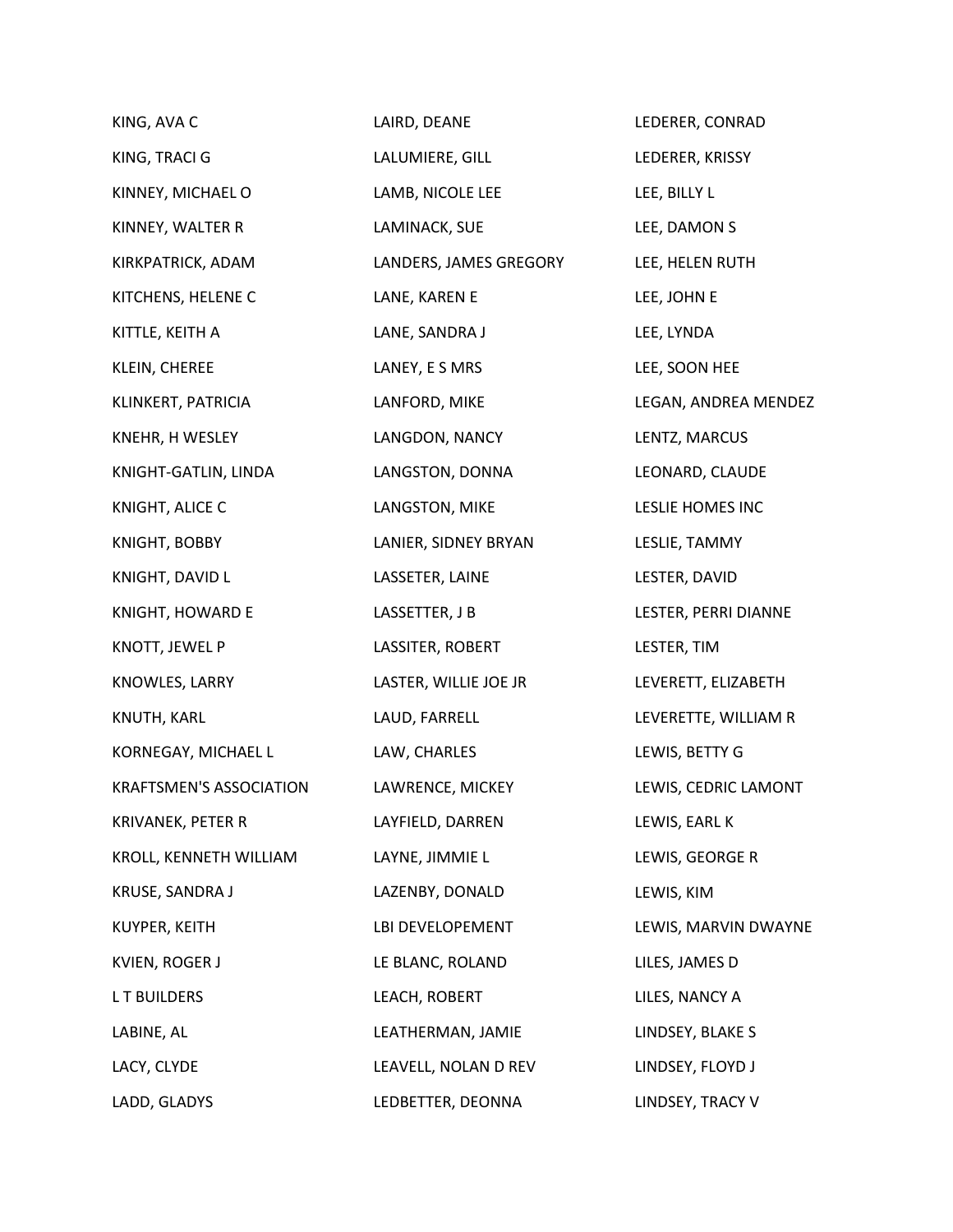| LISTER, MITSY P        | LOWERY, JENNIFER M            |
|------------------------|-------------------------------|
| LITTLE MANS STORE      | LOWERY, OSWALD                |
| LITTLE, CHARLES J      | LOWERY, TIMOTHY               |
| LITTLE, CLEVELAND      | LUCAS, ALBERT LEVI            |
| LITTLE, DEBORAH B      | LUCAS, DONNIE AARON           |
| LITTLE, MARJORIE       | LUMLEY, WILLIAM               |
| LITTLE, MIKE           | LUMMUS, KEITH                 |
| LIVINGSTON, BILLY      | LUMPKIN, CLEVELAND W          |
| LIVINGSTON, GLEN       | LYNCH, GEORGE R               |
| LLOYD, DANIEL A        | LYNCH, HELEN PATRICIA         |
| LOCKE, ROBERT G        | LYNCH, JERRY GLENN            |
| LOCKETT, EULA          | LYNCH, MARY                   |
| LOGAN, TIMOTHY         | LYNN, VERNIQUE                |
| LOGSTON, KIMBERLY M    | MACDONALD, ARTHUR L           |
| LOKEN, SHEILA S        | MACK, EDWINA                  |
| LONG, CATHERINE        | <b>MACON LEADERS REALTORS</b> |
| LONG, CLYDE M          | MADDOX, DELMA JR              |
| LONG, SONYA            | MADDOX, DELMA L III           |
| LONG, STEPHEN GREG     | MADDOX, R F                   |
| LOONEY, LAURA L        | MADDOX, ROGER D               |
| LOPEZ, MARY BETH       | MAINES, JESSIE                |
| LORD, HARRY W          | MAJORS, HORACE JR             |
| LOTT, TIMOTHY          | MALESKI, CHERYL A             |
| LOUDERMILK, RON J      | MALLORY, COLISH               |
| LOVE, MICHAEL          | MALLORY, LAWRENCE G           |
| LOVELADY, MARCUS L SR  | MANGHAM, JOHN D               |
| LOVELESS, WILLIE JAMES | MANGHAM, LOETTE               |
| LOVINS, CLAUDE LEE     | MANGHAM, W W                  |
| LOWERY, BRYAN          | MANLEY, RAY A                 |

MANN, MARY C MARABLE, DOROTHY E MARLEY COOLING TOWER CO MARQUEZ, SHIRLEY L MARSHALL, DENNIS L MARTIN, ANDREW W MARTIN, ANGELIA MARTIN, BOBBY T SR MARTIN, CHARLES WAYNE MARTIN, CHRISTOPHER W MARTIN, JAMES GARY MARTIN, LEE MARTIN, SAM L JR MARTIN, T B MARTIN, TENEKA C MARTIN, TRAVIS B MARTIN, W Z MASICOTT, MALVIN M MASK, JASON MASON, ELVA J MRS MASSENGALE, BRAD MASSEY, MARY MASSINGILL, ALICE FAY MATHEWS, C L JR MATHEWS, CHRISTOPHER J MATHEWS, KEN MATHIS, BARBARA A MATHIS, BRIAN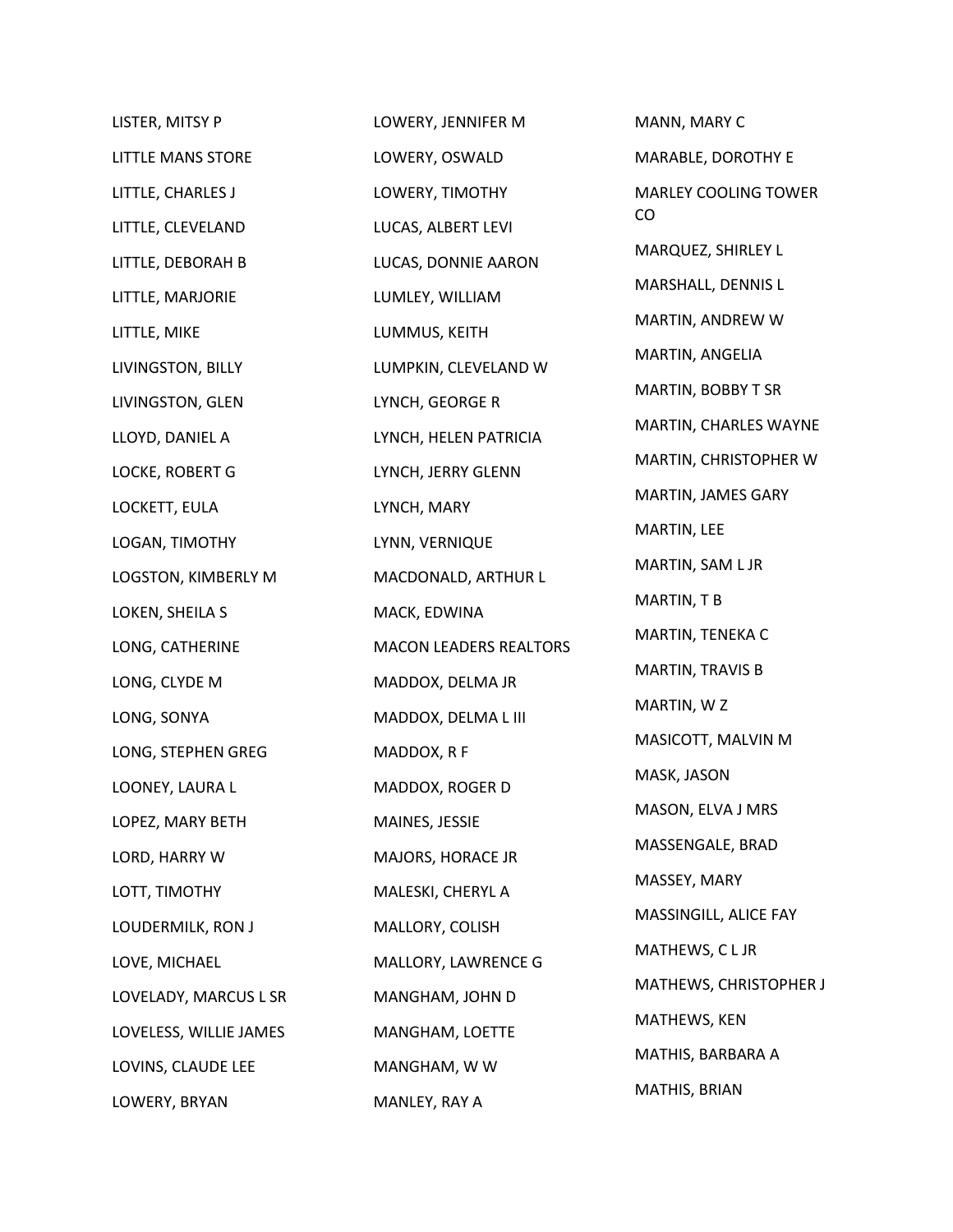| MATHIS, FRED BUSH     | MCDONOUGH, KARY L      |
|-----------------------|------------------------|
| MATHIS, JERRY         | MCDOUGAL, NOLAN        |
| MATTHEWS, DOUGLAS W   | MCELMURRAY, J A        |
| MAULDIN, CHAD A       | MCELMURRAY, SCMRS      |
| MAYO, BOBBY           | MCELROY, ANISSA SUE    |
| MAYS, GEORGE C        | MCELROY, JAMES H       |
| MAYS, JULIA A         | MCELROY, NELLIE MRS    |
| MAYS, LILLIE M        | MCFARLANE, SEAN M      |
| MCALLISTER, JUSTIN    | MCGAUGHEY, CAROLYN N   |
| MCBERRY, WESLEY       | MCGEE, FRANCES         |
| MCBRIDE, CW           | MCGINLEY, JOAN BERNICE |
| MCBROOM, JACQUELYN S  | MCGRATH, TIM           |
| MCBROOM, MARK D       | MCGUFFEY, REGINA       |
| MCCALLUM, CATHERINE   | MCGUIRE, CONNIE R      |
| MCCALLUM, WILLIAM B   | MCGUIRE, JAMES G       |
| MCCARD, WILLIE        | MCGUIRE, TONY          |
| MCCARTY, JAMES D      | MCINTOSH, DENISE L     |
| MCCARTY, LYNN         | MCKAY, KIMBERLY M      |
| MCCLAIN, ROBERT T     | MCKENZIE, STUART A     |
| MCCLENDON, DAN        | MCKINNEY, DAVID B      |
| MCCOMB, TINA LOUISE   | MCKINNEY, GEORGE W JR  |
| MCCOOK, GREG          | MCKNEELY, JULIE B      |
| MCCORMICK, JANET ANN  | MCKNIGHT, GINGER M     |
| MCCOWELL, RONALD      | MCKUHEN, CHARLES       |
| MCCOY, CAMIE A        | MCLAUGHLIN, MICHAEL    |
| MCCOY, JOHN L         | <b>TROY</b>            |
| MCDANIEL, BENNIE      | MCLAUGHLIN, TIM J      |
| MCDANIEL, MIKE        | MCMICHAEL, DYKE E      |
| MCDONELL, STEPHANIE T | MCMILLAN, BJ           |

MCMILLAN, DAVID RICK MCNAIR REALTY MCNAIR, DONNA S MCNEILL, PHILLIP W MCPHERSON, PAULA S MCSWAIN, LARRY LAMAR MCSWAIN, PAM MEADOWS, JESSIE WAYNE MEADOWS, KATHERINE L MEARES, JOSEPH MEEKS, ANGELA MEEKS, DONALD F MEEKS, DONALD H JR MELVIN, WILLIE MAE MERCER, BILL D MERRITT, KENNETH JR MERRIWEATHER, SANDRA G MESSER, WAYNE MEURER, JEFFREY MICROTEL INC MIDDLE GA ARCHERY MIDDLE GEORGIA POTTERY MIDDLEBROOKS, GARY MIDDLEBROOKS, GWENDOLYN D MIDDLEBROOKS, KIMBERLY L MIDDLEBROOKS, MOZELLA E MILLER, CHARLES E JR MILLER, EBONY N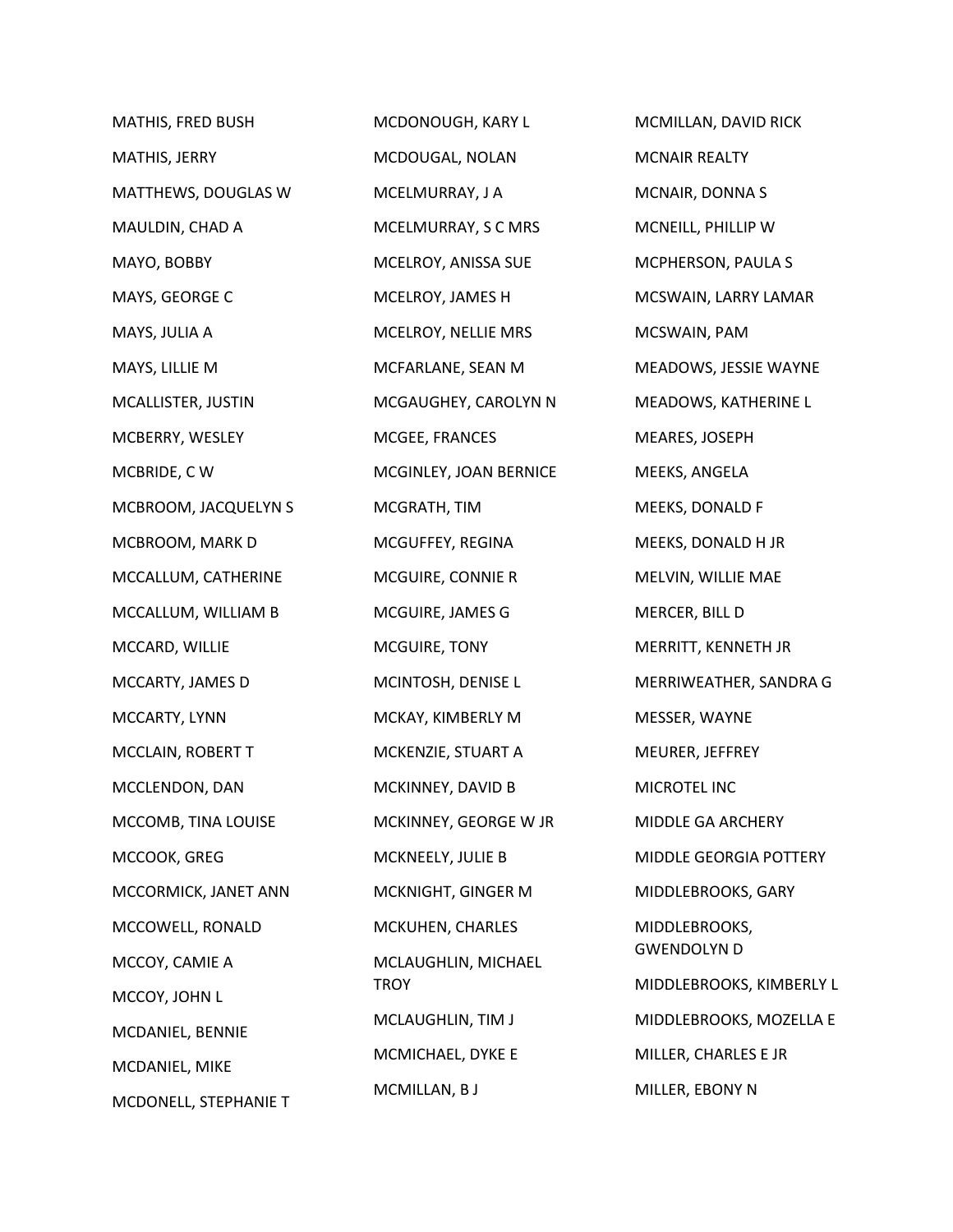| MILLER, JAMES C         | MOON, G REX           | MORRIS, CANDY T        |
|-------------------------|-----------------------|------------------------|
| MILLER, JOSEPH O        | MOONEY, PAUL N        | MORRIS, DEREK LEE      |
| MILLER, JUDY L          | MOORE, ARVEL H        | MORRIS, DON            |
| MILLER, KELVIN JEVON    | MOORE, BILL D         | MORRIS, GREG           |
| MILLER, MILDRED G       | MOORE, BRANDI M       | MORRIS, JANE           |
| MILLS, HEATHER S        | MOORE, CARA DAWN      | MORRIS, JOE T          |
| MILLS, JOHN J           | MOORE, DANIEL C       | MORRIS, KELLY          |
| MILLSAP, BRENDA VESS    | MOORE, HARVEY C       | MORRIS, LISA           |
| MILNER, FRANK           | MOORE, JAMES K        | MORRIS, TERESA         |
| MILNER, HENRY L         | MOORE, JANNIE P       | MORRISON, WANDA C      |
| MILNER, JEANNE          | MOORE, JIMMY J        | MORTON, LOUIS          |
| MILNER, ROBERT J SR     | MOORE, JOHN RICHARD   | MOSS, DAVID WESLEY DBA |
| MILNER, WILLIAM CHARLES | MOORE, JOSEPHINE M    | MOSS, JERRY (SHOP)     |
| JR                      | MOORE, LEROY          | MOTES, SONIA R         |
| MILSTEIN, BRAD          | MOORE, LORI A         | MOTTER, TINA M         |
| MILTON, RICHARD W       | MOORE, RAY C          | MOYE, BILL             |
| MIMS, ROGER A           | MOORE, ROBERT         | MUELLER, TOM R         |
| MITCHELL, DON           | MOORE, SAMUEL         | MULLEN, ELIZABETH P    |
| MITCHELL, EVA MAE       | <b>CHRISTOPHER</b>    | MULLIN, RHONDA SUE     |
| MITCHELL, JEANNETTE     | MOORE, VANESSA        | MULLINS, PAUL W        |
| MITCHELL, THOMAS        | MOORE, VIRGINIA T     | MULLINS, ROBERT        |
| MITCHELL, VIVIAN L      | MORELAND, WILLIAM     | MULLIS, RICHARD        |
| MITCHELL, WENDY J       | MORGAN, MARY ANN      | MUMFORD, M NEIL        |
| MITCHELL, WILLIAM       | MORGAN, OPAL E        | MUMPER, ROBERT         |
| MITCHELL, WILLIAM N     | MORGAN, SHEILA KAYE H | MURPHY, DORA M         |
| <b>MOLTON, FRANCES</b>  | MORRA, CAROL L        | MURPHY, JENNIFER       |
| MONCRIEF, CLIFFORD      | MORRILL, TROY C       | MURPHY, MATTIE         |
| MONFORT, NORMAN H       | MORRIS, BESSIE        | MURPHY, MATTIE RUTH    |
| MONFORT, WILLIAM F JR   | MORRIS, BILLY D JR    | MURRAY, J R            |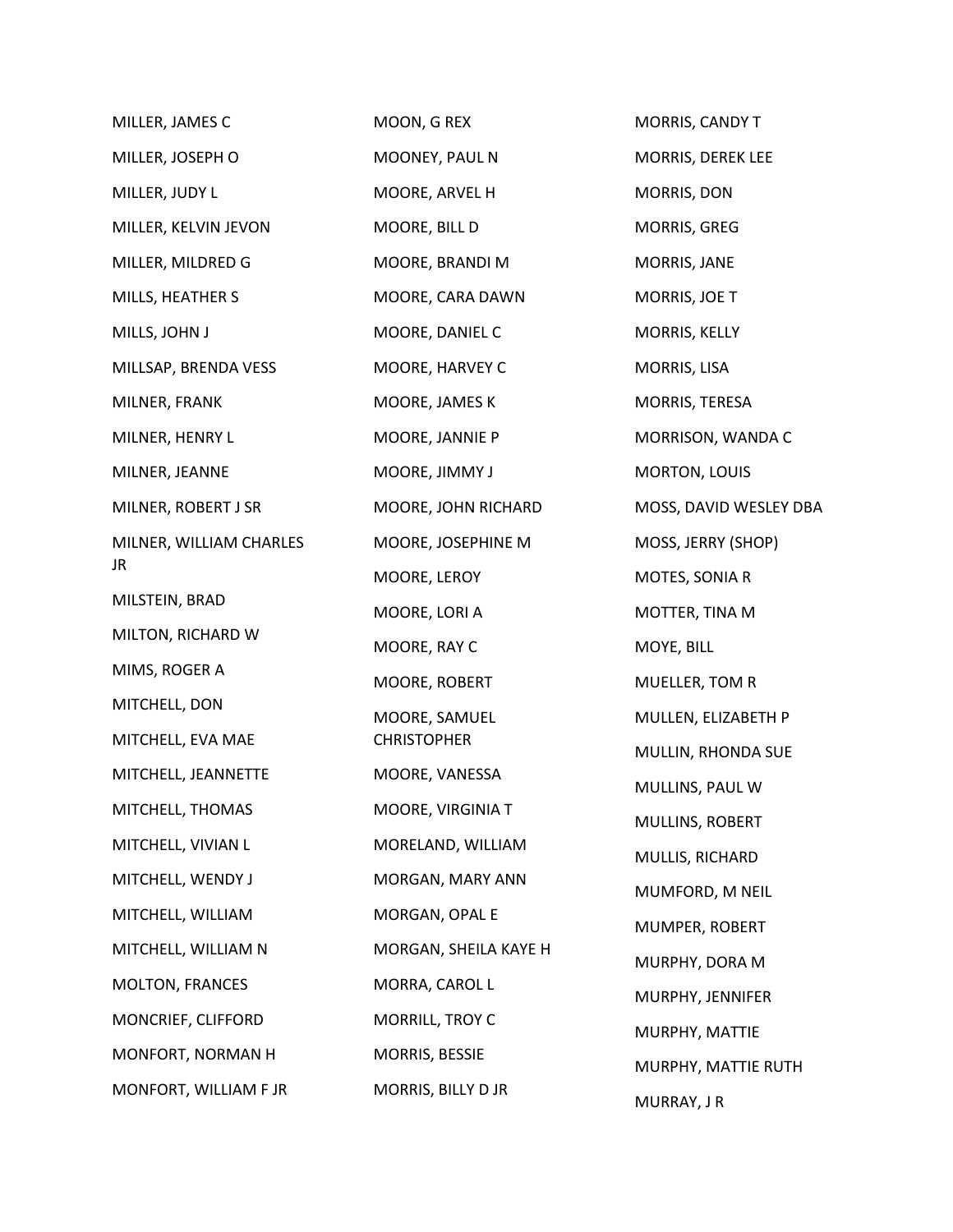| MURRAY, JOHN FRANKLIN | NOON, FRANK                | PARK SERVICE-BOTTLED    |
|-----------------------|----------------------------|-------------------------|
| MUZIK, RITA           | <b>NORTHRUP, CHARLES R</b> | <b>WATER</b>            |
| MYERS, LORI M         | NOVAK, RICK                | PARKER, CHARLES D       |
| MYRICK, MINNIE        | O'BRIEN, MICHAEL E         | PARKER, DENECE E        |
| NASH, ELLEN DALE      | O'NEAL, ANNE L             | PARKER, LOUISE L        |
| NAVARRO, JOE          | O'NEAL, JODI E             | PARKER, ROBERT          |
| NEAL, DOROTHY         | O'NEAL, JOHNNIE PEARL      | PARKER, STANFORD        |
| NEAL, EUNICE          | OAK HAVEN GOLF CLUB        | PARKER, WANDA ANN       |
| NEAL, JAMES           | OAKLEY, OLLIE P            | PARKS, DENNIS           |
| NEAL, RALPH           | ODOM, TAMARA S             | PARKS, ISABELL          |
| NEAL, ROGER JR        | <b>OGLETREE, ANNIE</b>     | PARKS, MAGNOLIA         |
| NEEL, JOHN            | <b>OGLETREE, GERRI</b>     | PARKS, MARQUITA W       |
| NELSON, DENNIS W      | OH, HU SIK                 | PARKS, MATTIE           |
| NELSON, MARIE S       | ORBIN, WILLIAM C           | PARKS, NETTIE           |
| NEWBERRY, EDWARD      | <b>OTAST REPAIR SERV</b>   | PARKS, ROBERT L         |
| NEWBERRY, JESSICA M   | OURSLER, J R               | PARKS, RUFUS            |
| NEWMAN, BRENDA S      | OVERSTREET, W DAN REV      | PARKS, WILLIAM          |
| NEWSOME, CHARLES      | <b>OVERTURF, OLETTE</b>    | PARRIS, ROBERT WAYNE JR |
| NEWTON, JEANIE        | OWENS, HENRY               | PARROTT, JOE ALLEN      |
| NEWTON, WILLIE C      | <b>OWENS, JANICE</b>       | PARSONS, CHRISTY R      |
| NICHOLS, FREDRICK E   | <b>OWENS, MARTHA</b>       | PARTON, MARTHA          |
| NICHOLS, SHERRY       | OWENS, TONY C              | PASSMORE, HORACE        |
| NICHOLSON, DV         | PACE, DW                   | PASSMORE, THOMAS E      |
| NICHOLSON, DEVOE      | PADBERG, JAMES R           | PATE, KATINA            |
| NICHOLSON, VIRGINIA M | PADGETT, CHRISTINE N       | PATEL, CHANDRA          |
| NIPPER, LYNN GILES    | PADGETT, GRADY C           | PATEL, J C              |
| NIX, DEAN             | PAGE, DAVID C              | PATRIOT HOME BUILDERS   |
| NIX, DONNA C          | PAGE, JAMES R JR           | PATTEN, DAVID KEITH     |
| NIXON, LONNIE         | PALMER, JANE L             | PATTERSON, MARILYN      |
|                       |                            |                         |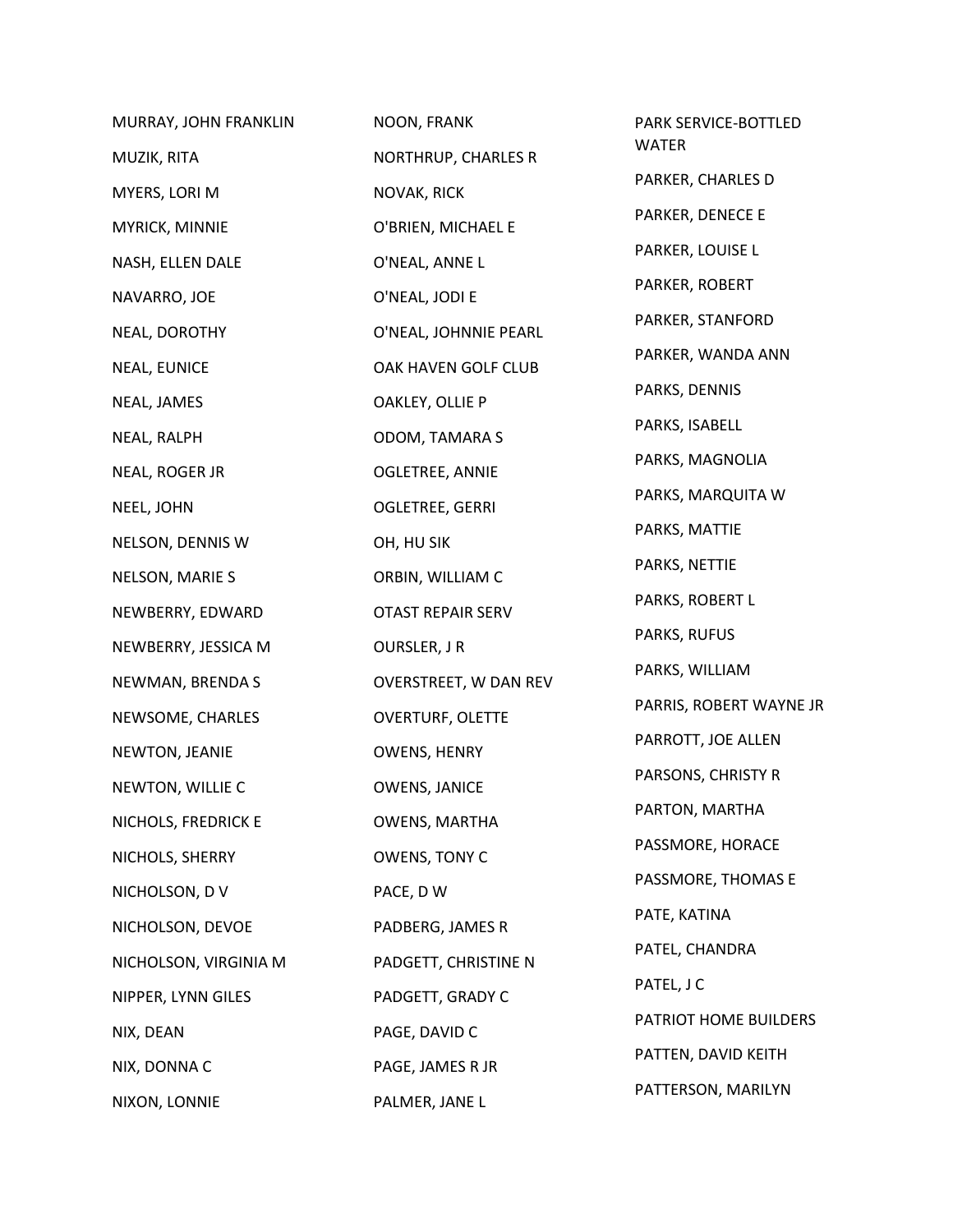| PATTON, KEVIN T       | PHILLIPS, MICHELE F     | POTTS, GUSSIE MAE   |
|-----------------------|-------------------------|---------------------|
| PATTON, SUSAN D       | PHILLIPS, RICHARD J     | POWELL, GARY L      |
| PAYNE, EARL P         | PHILLIPS, RONALD GEORGE | POWELL, VIRGINIA    |
| PEACOCK, DIANE L      | PHINAZEE, WILLIE JR     | POWERS, ALICE V     |
| PEARSON, KEVIN DWAIN  | PHIPPEN, LISA F         | POWERS, ANGELIA E   |
| PEARSON, W E          | PIAS, HERMAN            | POWERS, JAMES T     |
| PECE, FRANK D         | PIERCE, TERRY M         | POWERS, MISSY       |
| PEEK, BJ              | PIERCE, THEODORE R III  | POWERS, RICK C      |
| PENDLEY, CLARENCE W   | PIERCE, WOODROW         | PRATHER, CORA MAE   |
| PENECHAR, MARY F      | PIKE, RANDALL A         | PRATHER, JEANETTE   |
| PENNINGTON, DORIS     | PILKINTON, PATRICIA D   | PRATHER, JOHNNY C   |
| PENNINGTON, RON O     | PINHOLSTER, J MICHEAL   | PRESLEY, BUFFY L    |
| PENNYMAN, ALBERTA     | PIPPIN, KEVIN W         | PRESLEY, DARRELL D  |
| PENNYMAN, OBIE        | PIPPIN, LARRY TODD      | PRESSLEY, DONNA     |
| PENNYMON, XAVIER M    | PITTMAN, JACQUELINE P   | PRICE, DWAYNE       |
| PENUEL, CHRISTOPHER A | PITTS, GERALDINE        | PRICE, LOUISE J     |
| PERKINS, CW           | PITTS, MELISSA C        | PRICE, TAMMY        |
| PERNELL, JAMES W      | PLOWMAN, NANCY          | PRINCE, BARBARA     |
| PERRY, DAVID T        | POHL, JEFFERY M         | PRINCE, JOEY SCOTT  |
| PERRY, KEITH          | POLLOCK, MARTHA D       | PRINCE, MARTHA      |
| PETERMAN, WILLIAM J   | PONDER, RACHEL P        | PRITTS, ARTHUR L    |
| PETERS, EARLY H       | POOLE, ANNA D           | PROPANE GAS SERVICE |
| PETERS, RICHARD LEE   | POOLE, WENDY D          | PRUIETT, ALANA      |
| PETERSON, ALAN        | POPE, BURNAM            | PRUITT, ARTHUR A    |
| PETTIS, LOUISE        | POPE, DWIGHT D          | PUCHADES, ALBERT    |
| PHILLIPS, ALBERT D    | POPE, ETHEL MILNER      | PUCKETT, CLINTON    |
| PHILLIPS, EMORY       | POPE, HARVEY DAVIS      | PUCKETT, TONI H     |
| PHILLIPS, JOSEPH S    | POTTS, CARL W           | PUGH, RONALD DEAN   |
| PHILLIPS, MICHAEL     | POTTS, DAVID TIMOTHY JR | PURVIS, AUDRY       |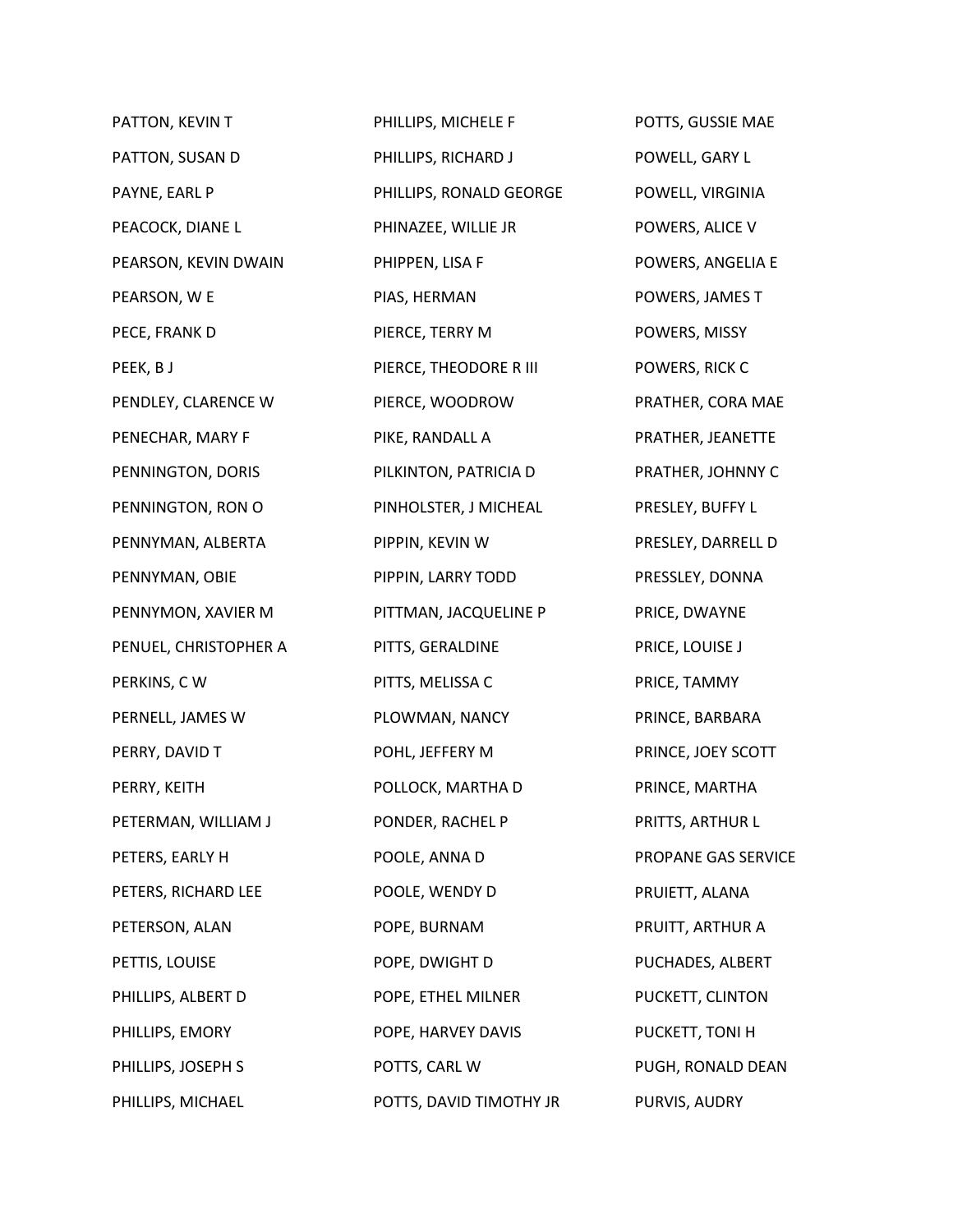| PYE, ISIAH              | REID, DOROTHY         | <b>ROBERTS AND GRIFFITH</b>         |
|-------------------------|-----------------------|-------------------------------------|
| PYKE, CARL LEWIS        | REID, RONNIE E        | <b>HOMES</b>                        |
| QUEEN, DWIGHT           | REID, WILLIAM L       | ROBERTS, ALOE E                     |
| RABURN, EL              | REMBERT, JOHNNY       | ROBERTS, B F MRS                    |
| RADFORD, JERITTA        | RENDER, JOHN          | ROBERTS, BOBBY                      |
| RADFORD, KAREN JEAN     | RENFROE, SALLIE BROWN | ROBERTS, DONALD                     |
| RAFFIELD, AUDREY        | REVIERE, DEXTER       | ROBERTS, FRANCES                    |
| RAGLIN, CHERYL          | REYNOLDS, ESTA L      | ROBERTS, HELEN C                    |
| RAGSDALE, LESSIE        | REYNOLDS, THEORA S    | ROBERTS, JERRY W                    |
| RAINES, BRANETTE        | RHODES, TAMMY         | ROBERTS, LEONARD                    |
| RAINES, LILLIAN         | RHODES, WARREN        | ROBERTS, MISTY D                    |
| RAINEY, DALLIS H JR     | RHOTEN, MARK F        | ROBERTS, RHONDA A                   |
| RAMSEUR, ROBERT C       | RHOTEN, TERRIL        | ROBERTSON, RANDALL                  |
| RANEY, WILLIE           | RICHARD, NANCY        | ROBERTSON, RANDALL A                |
| RATTERREE, CALVIN D     | RICHARDSON, ROBERT    | ROBINSON, CHARLES                   |
| RAULERSON, SARAH        | RICKMAN, LARRY        | ROBINSON, CHARLES D                 |
| RAWLINS, GERALD W       | RIDER, DEWAYNE H      | ROBINSON, DAVID SHANE               |
| RAY, ROBERT L           | RIDGWAY, ED           | ROBINSON, ELDER W<br><b>STANLEY</b> |
| RAY, TED H              | RIGNEY, VERNIECE      | ROBINSON, IOLA                      |
| RAYMER, CATHY           | RILEY, ANGELA         | ROBINSON, JENNIFER L                |
| REDDING, TOM            | RILEY, PATSY          | ROBINSON, JERRIMAIH                 |
| REDFEARN, JAMES MARK    | RINER, LEE            | ROBINSON, LARRY                     |
| REECE, ESTES E          | RINGROSE, MIRIAM A    | ROBITZSCH, GILBERT M                |
| REED, DOROTHY           | RIVERS, ANTHONY D     | RODDENBERRY, MONTE L                |
| REEVES, BEVERLY         | RIVERS, CHARLES TERRY | ROGERS, KEVIN                       |
| REEVES, FREDRICK H      | ROADSIDE SERV TRUCK   | ROHDE, SCOTT                        |
| <b>REFUGE CHRISTIAN</b> | <b>REPAIR</b>         | ROLAND, RICKY D                     |
| <b>FELLOWSHIP</b>       | ROBBINS, DAN          | ROMMEL, PATRICK F                   |
| REGISTER, DAVID LEE     |                       |                                     |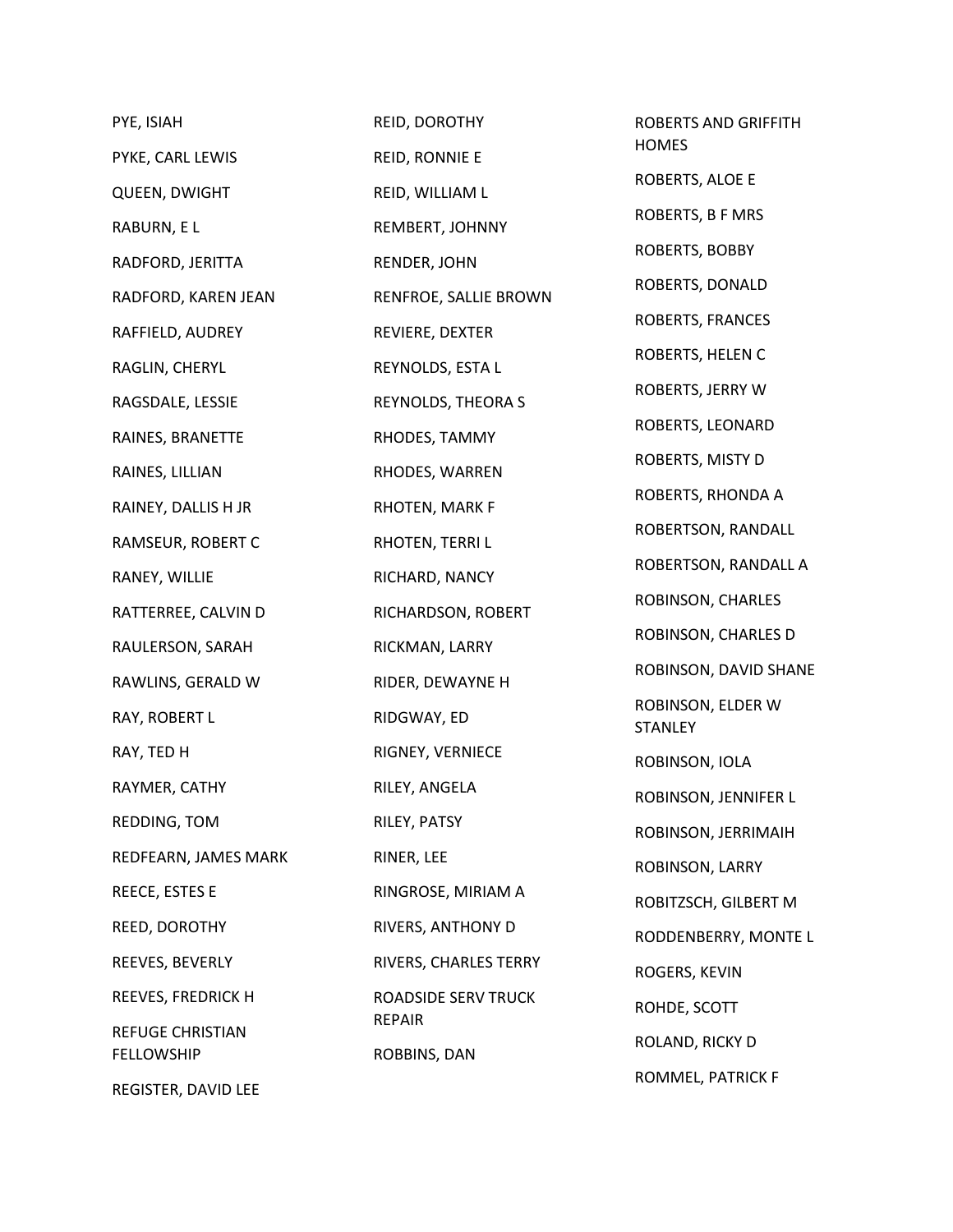| ROOKS, LYNN              | SALAZAR, BERNARD         | SAXTON, NICKIE                  |
|--------------------------|--------------------------|---------------------------------|
| ROSARIO, JUAN A          | SALES, RUTH              | <b>SCARBROUGH &amp; ROLADER</b> |
| ROSE, DONNA M            | SALON ONE SOUTH          | <b>DEV</b>                      |
| ROSS, WALTER P           | SAMPLES, TIM             | <b>SCHALLOT, ROBERT J</b>       |
| ROSSER, BESSIE           | SAMS, SHARON K           | SCHLEIS, DONALD J               |
| ROSSER, WILLIE A         | SANDEFUR, CHRISTOPHER    | SCHMITZ, DAVID                  |
| ROUCH, SHERRY            | SANDEFUR, EUGENE F       | SCHMITZ, MARK                   |
| ROUSEY, HUBERT C         | SANDEFUR, RANDY P        | SCHRIMSHIRE, LESLIE             |
| ROWELL, H M              | SANDER, ALICE C          | SCHROEDER, TIMOTHY              |
| ROYALS, LEONARD MRS      | SANDERS, BRANDI LEA      | SCHULTZ, RON E                  |
| ROZIER, JAMES C          | SANDERS, MARK W          | <b>SCOTT, BERNICE</b>           |
| ROZIER, JAMES JR         | SANDERS, OLLIE           | <b>SCOTT, CHRISTINE</b>         |
| ROZIER, RICHARD          | SANDERS, ROBERT F JR     | SCOTT, JOSEPH A                 |
| RUBIO, CHRISTINA         | SANDERS, VICKIE          | SCOTT, JULIE                    |
| RUDDER, DON              | SANDS, JUDY D            | <b>SCOTT, RUSSELL</b>           |
| RUEPP, FRANK             | SANDWICH, ROBERT         | SCOTT, STEVE                    |
| RUFFIN, JOYCE            | SANFORD-DRIVER, VIRGINIA | SCOTT, TIMOTHY                  |
| RUFFIN, PEGGY H          | <b>AND</b>               | <b>SCOTT, TROY L</b>            |
| RUFFIN, SYLVESTER        | SANFORD, MICHAEL         | SEAMON, THELMA F                |
| RUSH, CHARLES S SR       | SANTOS, AMY A            | SEAMSTER, MERRITT               |
| RUSH, JIM K              | SANTOS, TONY             | SELF, DONNIE E                  |
| RUSHIN, WH               | SAPP, CHARLES            | SELF, KENNETH S                 |
| RUSSELL, SONJA D         | SAPP, GEORGE BENNIE      | SELLERS, WARREN ELLIOTT JR      |
| RUSTIN, THOMAS M         | SAPP, LINDA              | SENTELLE, AMY LYNN              |
| RUTLAND, ALICE           | SAPP, PHILLIP            | SERRATO, J C JR                 |
| RUTLAND, OLIVIA B        | SATTERFIELD, RODNEY      | SHADRICK, MELINDA JO            |
| RYAN, DEAN               | SAULEY, JACK             | SHANNON, JO ANNE                |
| RYAN, ELIZABETH RAINEY   | SAVAGE, TIMOTHY          | SHARPE, TONY                    |
| SADLER, CHARLIE DAVID SR | SAWYER, MELINDA KAY S    | SHAW, DAVID A                   |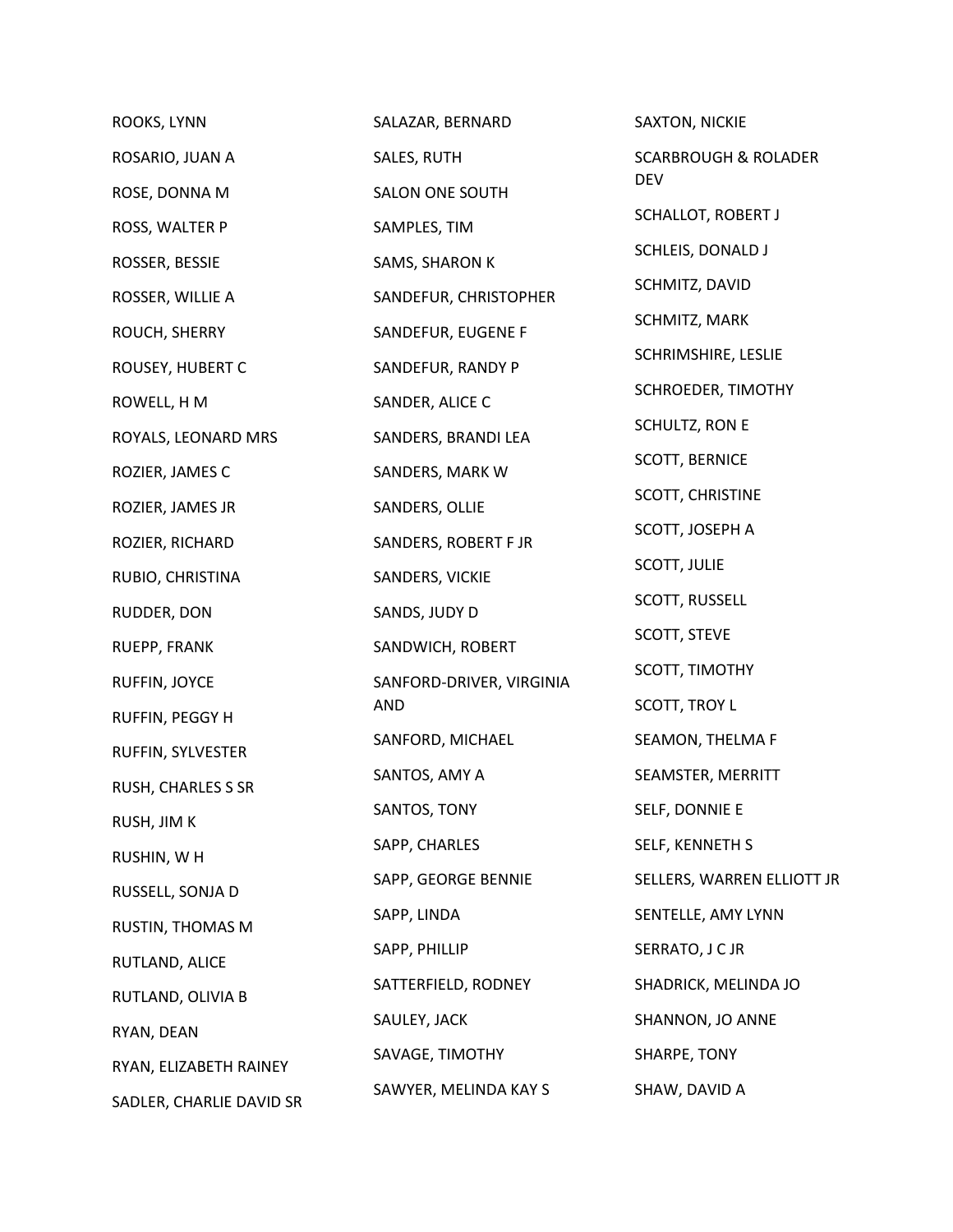| SHAW, JOHN             | SIMPSON, JACKIE E        | SMITH, ERNEST L        |
|------------------------|--------------------------|------------------------|
| SHAW, JUDY             | SIMPSON, MARTHA          | SMITH, EVELYN          |
| SHAW, LEONARD W        | SIMS, ALBERT             | SMITH, FRANKIE         |
| SHAW, LEWIS E          | SINCLAIR, LAURIE R       | SMITH, GENEVA          |
| SHAW, RANDALL          | SKAGGS, SUSAN            | SMITH, HAROLD          |
| SHAW, RONALD           | SKELTON, PEGGY Y         | SMITH, HAYWOOD         |
| SHAW, THOMAS J         | SKINNER-HATCHER, CINDI P | SMITH, HORACE          |
| SHAWHAN, BRAD E        | SKINNER, BENNIE R        | SMITH, JACKIE JEREMIAH |
| SHEDD, KENNETH         | SKINNER, JEANNIE ANGELA  | SMITH, JAMES MITCHELL  |
| SHEETS, KRISTIN        | SLATON, TH               | SMITH, JAMES OTIS      |
| SHEFFIELD, JAY         | SLATON, WESS             | SMITH, JOHN D JR       |
| SHELLEY, JAMES         | SLENTZ, ALLEN E          | SMITH, JOHN H          |
| SHELLEY, TIMOTHY       | SMALL, CHARLIE           | SMITH, JOHN THOMAS     |
| SHELTON, ELLA LEE      | SMARR, TERRY R           | SMITH, JOHNNY          |
| SHEPHERD, CHARLES L JR | SMITH, ALICE A           | SMITH, JOSEPH M SR     |
| SHERMAN, JIMMY LEE     | SMITH, ANTHONY GLEN      | SMITH, KIM             |
| SHIELDS, MIKE          | SMITH, BERNARD           | SMITH, LL JR           |
| SHINALL, JAMES D       | SMITH, BETTY J           | SMITH, MARGARET        |
| SHIPMAN, FREDDIE L     | SMITH, CECIL F           | SMITH, MARTHA L        |
| SHIRAH, BRANDI         | SMITH, CHARLES           | SMITH, MICHAEL WAYNE   |
| SHIVERS, LINETTE       | SMITH, CHRISTINE         | SMITH, MILLIE          |
| SHORT, KIMBERLY        | SMITH, CLARA C           | SMITH, MONTY DALE      |
| SIBLEY, LORENE         | SMITH, CLAUDETTE         | SMITH, OSCAR WAYNE     |
| SILVER, TONYA M        | SMITH, CONDOR            | SMITH, RICHARD P       |
| SIMMONS, TIMOTHY       | SMITH, DARLENE           | SMITH, RICKY KEN       |
| SIMMONS, WILBUR        | SMITH, DORA JANE         | SMITH, ROBERT C        |
| SIMON, SHELIA          | <b>REALTORS</b>          | SMITH, RUTH            |
| SIMPSON, BLAKE         | SMITH, DOUGLAS L         | SMITH, SANDRA J        |
| SIMPSON, HERBERT B JR  | SMITH, DUANE             | SMITH, SHERIE T        |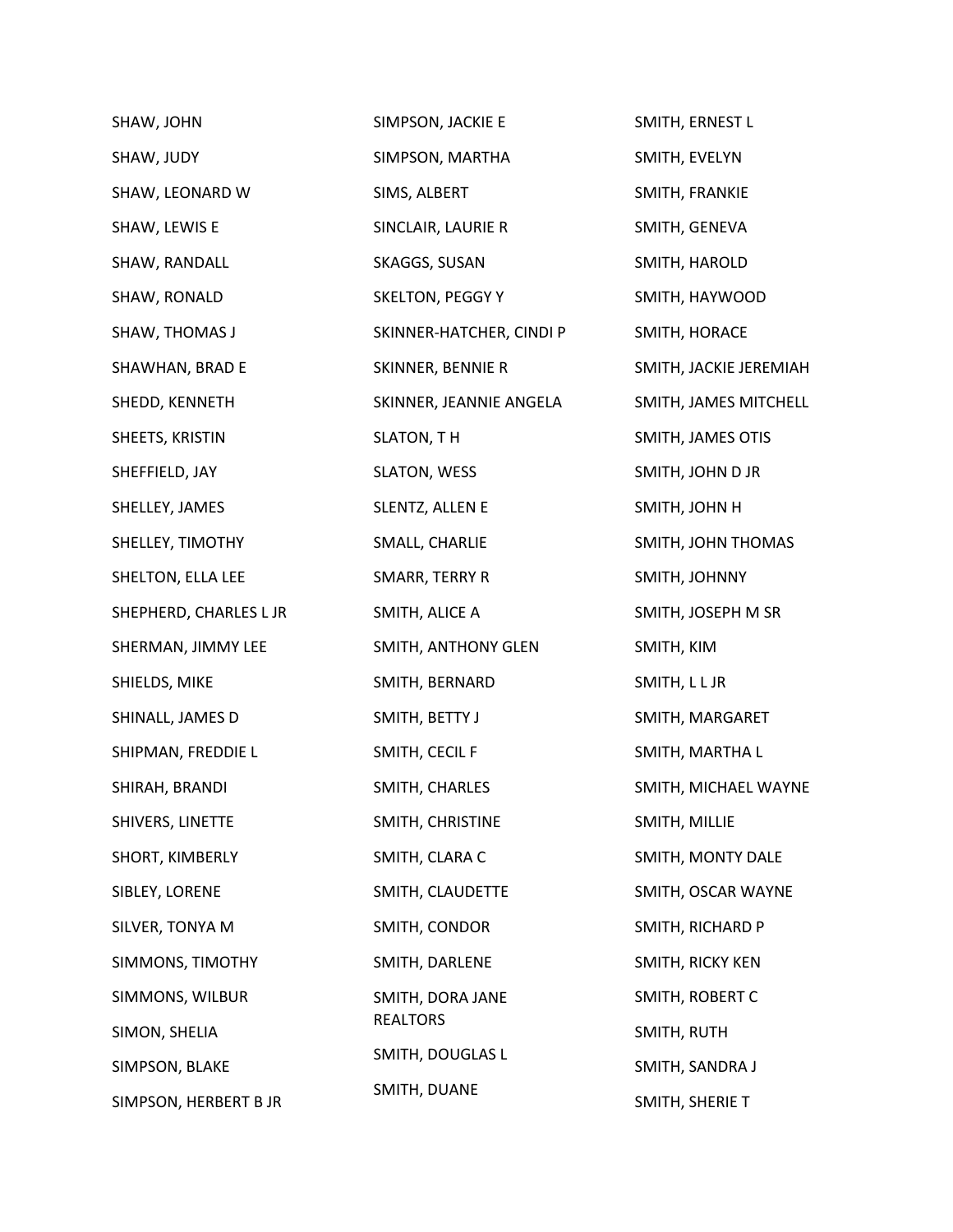| SMITH, SIDNEY            | SPIRES, SHEILA J       | STEWART, JAMES R      |
|--------------------------|------------------------|-----------------------|
| SMITH, SUSAN C           | SPOON, PAMELA          |                       |
| SMITH, TAMMIE            | SPRIGGS, TRACY O       | STEWART, MARY         |
| SMITH, VICKI JEAN        | STAKE, STEVEN L        | STEWART, ROBERT A     |
| SMITH, W LESLIE          | STALLINGS, MABRY       | STEWART, WALTER       |
| SMITH, WAYNE             | STALLION, J P          | STILES, KIMBERLY      |
| SMITH, WENDELL W         | STALLMAN, WENDY        | STIPP, KEVIN          |
| SMITH, WILLIAM C         | STAMPS, HELEN          | STOCKING, THOMAS      |
| SMITH, WILLIAM H III     | STANDIFER, TEMEKA D    | STOKES, GLENN E       |
| SMITH, WILLIE A          | STANFORD, CEDRIC       | STOKES, RANDALL       |
| SNELLING, GRACE          | STAPLES, TONYA NICHOLE | STONE, LINDA          |
| SNELSON, ANDY            | STAPLETON, LAURA CRAIG | STOREY, HOMER         |
| SNOWDEN, LORETTA         | STARKS, JEANETTE       | STOREY, REBEKAH M     |
| SOLLENBERGER, JOE C      | STARKS, JESSE JAMES    | STOUT, KATHY MICHELLE |
| SORENSEN, JENNIFER LEIGH | STARKS, JOHN T         | STRICKLAND, OLIVER    |
| SORRELL, HAROLD G        | STATE YMCA OF GEORGIA  | STRICKLAND, TIMOTHY R |
| SORROW, TOMMY            | STATHAM, JACKIE L      | STRINGER, JAMES C     |
| SORROW, WILLIAM          | STEELE, DAVID          | STRINGER, RACHEL Q    |
| SOUTHERS, TIMOTHY D      | STEGALL, BARBARA J     | STUBBS, MARJETT       |
| SPARKS, ART M            | STEPHENS, EVELYN C     | SULLIVAN, APRIL C     |
| SPEAR, J B MRS JR        | STEPHENS, JOHN MILTON  | <b>SUNDANCE HOMES</b> |
| SPELCE, WILLIAM V        | STEPHENS, KAREN        | SUTHERLAND, DAVID     |
| SPELL, STACI             | STEPHENS, STANLEY D    | <b>SUTTON, DORIS</b>  |
| SPENCER, CAROLYN Y       | STERLING, JEFF         | SWAHLEN, ARTHUR W III |
| SPENCER, CHAD A          | STEWART-WARR, ANN V    | SWAILS, WILLIAM G     |
| SPIER, E M SR            | STEWART, AL D          | SWAIN, TABATHA        |
| SPILLERS, NETTIE         | STEWART, BRENDA S      | SWAIN, TERESA A       |
| SPIRES, CLOIS G          | STEWART, DAVE          | SWANCEY, JIMMY        |
| SPIRES, ROBERT           | STEWART, DREENA S      | SWANNER, JON          |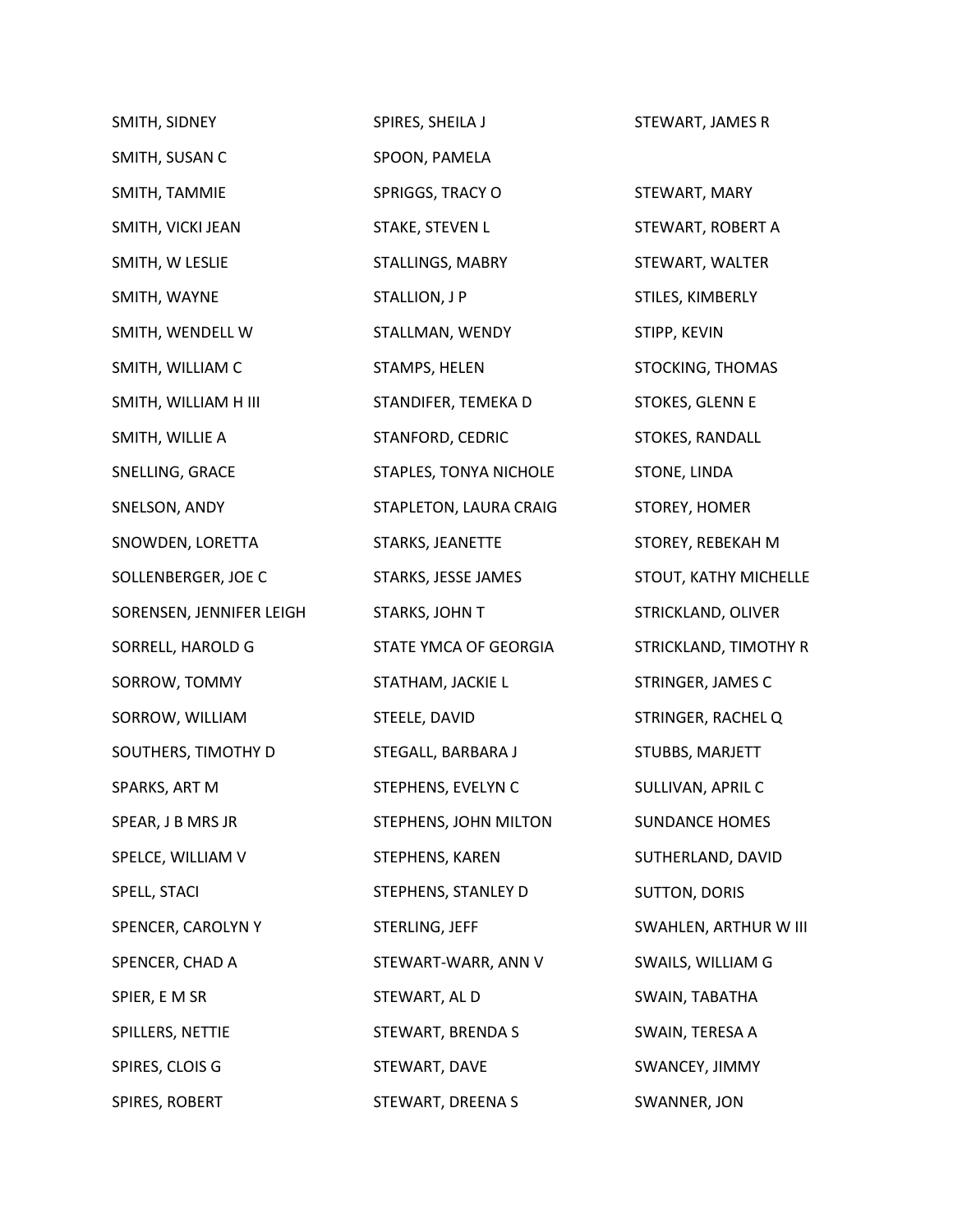SWETNAM, ERIC SEAN SWETT, WILMA JANIECE SWINT, VANESS SWORD, EARL E SYKES, WENDELL TALBOT, CHRISTINA **MICHELLE** TALLEY, DOROTHY TARVER, LATITIA D TATE, CEDRIC C TAYLOR, BOBBY J SR TAYLOR, DOUGLAS M TAYLOR, GALDYS TAYLOR, KATHIE TAYLOR, MERRITT S TAYLOR, OSCAR W TAYLOR, RACHEL D TAYLOR, SANDY LEE TAYLOR, THOMAS TEAL, JAMES TEEMS, BETTY L TEHONICA, VAUGHN C TESTON, KENNETH JR & MELISSA THAXTON, SHERRY K THE HOME PLACE, INC THE ZONE SPORT'S BAR & PUB THIRD, DALE DUFFEY THOMAS, GLORIA J

THOMAS, GROVER J THOMAS, JOHN M JR THOMAS, JULIA S THOMAS, WILLIAM R THOMASON, DOROTHY G THOMPSON HOMES THOMPSON, JERRY THOMPSON, JUSTIN THOMPSON, PATRICIA B THOMPSON, RICHARD DBA THORINGTON, ERICA THORNTON, R D THRASH, RONNIE L THRASH, TORY CLERON THRASHER, STACEY THREATT, JEROME TIDWELL, MARCUS S JR TIDWELL, MIKE TIDWELL, STEVEN A TILLERY, GERALD TILLMAN, BARBARA A TINCH, TANZIA ANGELIQUE TINGLE, EMILY F MRS TINGLE, FRED TODD, FRANK C TODD, JERRY TODD, JOHN W TODD, S B MRS TOLBERT REALTY

TOLEN, CANDACE H TOMESTIC, ROBERT A TRAMMELL, JAMES TRAMMELL, MAE HENRY TRAMMELL, RUTH TRANTHAM, DAVID L TRAYLOR, JOHNNY C TRAYLOR, LOUIS TREADWAY, JEFF TRENT, EDITH LORRAINE TRENTON, PATRICIA M TRI-STATE OUTDOOR MED **GROUP** TRICE, BARBARA J TRICE, JAMES STEVEN TRUE, A DWAYNE TRUITT, GEORGIA TRUTHSEEKER, ABIGAIL A TUCKER, CASEY L TUCKER, MARY B TUCKER, MICHAEL R TUCKER, SHANNON L TUCKER, WILLIE L TURNBOW, ERNEST H TURNER INVESTMENT GROUP INC TURNER, C M SR TURNER, DANIEL DAVID TURNER, JENNIFER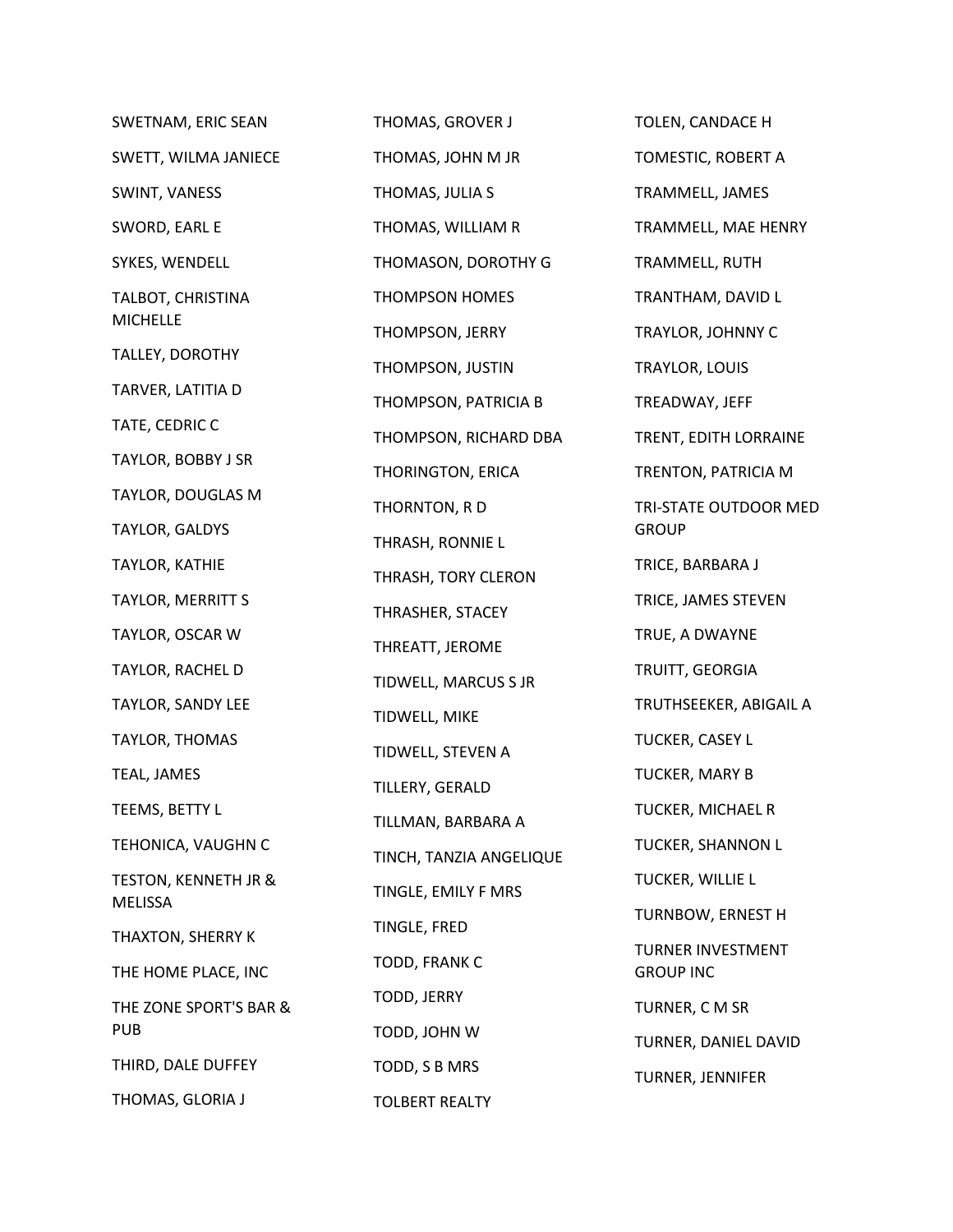| <b>TURNER, RACHEL</b>   | WALLACE, RUBY                | WEAVER, JOHN WESLEY         |
|-------------------------|------------------------------|-----------------------------|
| TURNER, VICTOR E        | WALLACE, SCOTT               | WEAVER, KIMBERLY ANNE       |
| TYREE, SHEILA           | WALLIS, MIKE                 | WEAVER, TAMAR               |
| UNDERWOOD, EDDIE        | WALLS, GUY                   | WEAVER, TIMOTHY B           |
| VALLEE, CHARLES O       | WALTER, JAMES                | <b>WEAVER, TYRONE</b>       |
| VANCE, ELAINE           | <b>WALTERS, CHARLES F SR</b> | WEBB, JACK JOE              |
| VARNER, NANCY           | WALTON, DANNY L              | WEBB, WILLIE B              |
| VAUGHAN, CONNIE H       | WALTON, EDITH K              | WEBER, ALICE                |
| VAUGHN, LORI NICHOLE    | <b>WALTON, SCOTT R</b>       | <b>WEBSTER, BESSIE</b>      |
| VEAL, SHERRY D          | WARD, CYNTHIA                | WEEKS, PAUL N               |
| VEATCH, WILLIAM L       | WARD, MELISSA A              | WELCH, CHRISTY L            |
| VICKERY, SAMUEL C       | WARD, SONYA                  | WELCH, GEORGE I             |
| VIERA, STEVE            | WARD, VAN SR                 | WELDON, EL                  |
| VINING, BUNNIE P        | WARNER, NOEL D               | WELLS, MARTHA JEAN          |
| VINING, CEDRIC          | WARNER, ROBERT JAMES         | WELLS, MRS EVELYN M         |
| VISION HOMEBUILDERS INC | WARREN, BRUCE                | WELSH, WALTER               |
| VOGEL, CHRIS            | WARREN, DEXTER               | WEST, DARYL G               |
| WADLEY, LORING P        | WARSHAM, YVETTE              | WEST, EARNESTINE            |
| WAID, CHARLES           | WATERS, KENNETH GLEN         | WEST, JANNIE MAE            |
| WALKER, DONALD          | WATKINS, ANJENIE             | WEST, STELLA D              |
| WALKER, FELICIA A       | WATKINS, ANNIE BELL          | <b>WESTON, CHARLIE</b>      |
| WALKER, FREEMAN         | WATKINS, JENNIFER            | WETHERINGTON, PW            |
| WALKER, LAVINIA J       | WATSON, ANTHONY J            | <b>WHATLEY, LOUISE MISS</b> |
| <b>WALKER, LOUISE</b>   | <b>WATSON, ELEANOR</b>       | WHATLEY, SHAKEITHA          |
| WALKER, PEARLINE        | <b>WATSON, ROBERT B</b>      | WHELESS, GLORIA O           |
| WALKER, SUZANNE K       | WATTS, BETTY W               | WHIGHAM, MARGARET           |
| WALLACE, BILL           | WATTS, RUSSELL L AND         | WHITE, JEANETTE             |
| WALLACE, CHARLES O JR   | <b>DONNA</b>                 | WHITE, RODERICK D           |
| WALLACE, FRANC          | WAY, CHARLES G JR            | WHITE, SUSAN LORRAINE       |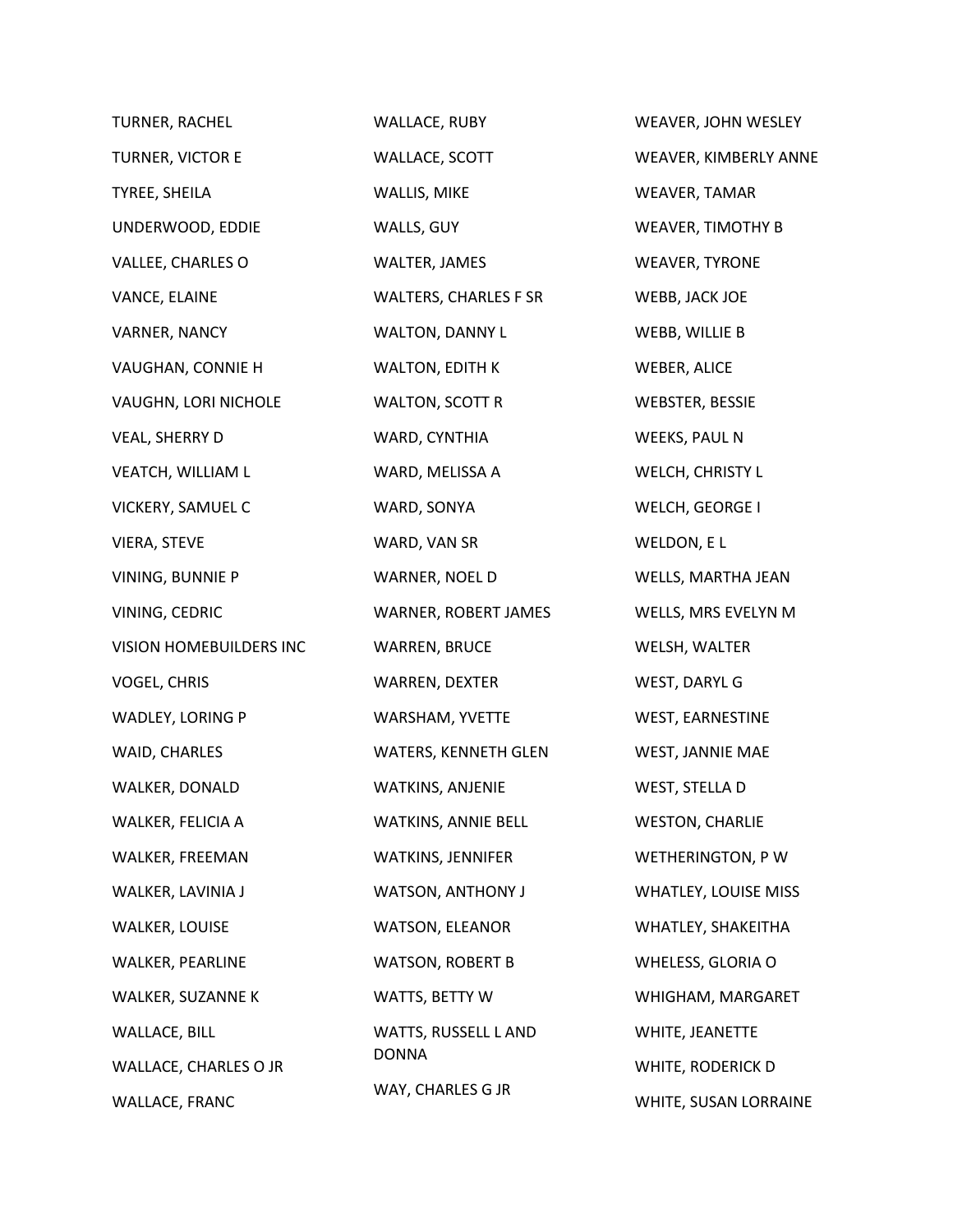WHITE, TIMOTHY I WHITFIELD, GRANT R WHITLEY, DAVID WHITLEY, MARLENE WICHA, KEVIN WIGGINS, MARILYN OR TIMOTHY WIGGINS, WILLIE EDWARD WILBORN, JOHN WILCOX, LARRY KEITH WILDWOOD FARM WILEY, BETSY WILEY, KURT WILHITE, C MICHELLE WILKE, HERBERT H WILKERSON, KENNETH WILLARD, INGRAM M WILLIAMS CONSTRUCTION WILLIAMS, ANTHONY WILLIAMS, BETTY WILLIAMS, BYRON WILLIAMS, C T WILLIAMS, CHARLES WILLIAMS, CONNIE WILLIAMS, COREAN E WILLIAMS, DAVID M SR WILLIAMS, DINA WILLIAMS, GEORGE JR WILLIAMS, GREGG

WILLIAMS, GREGORY B WILLIAMS, HENRY H WILLIAMS, JAMES D WILLIAMS, JANNIE MAE WILLIAMS, JESS WILLIAMS, JESSIE C WILLIAMS, JOHN STEPHEN WILLIAMS, KENNETH WILLIAMS, LILLIA WILLIAMS, MAGDALENE WILLIAMS, MARION III WILLIAMS, MINNIE CLARK WILLIAMS, NORMAN L WILLIAMS, ROBERT L

WILLIAMS, RONALD DAVID WILLIAMS, TERRY J WILLIAMSON, BERNICE G WILLIAMSON, BOBBY S WILLIAMSON, DAVID WILLIAMSON, JODY WILLIAMSON, STEPHEN WILLIS, ANTHONY B WILLIS, JIMMIE LEE WILSON, CARRIE L WILSON, DAVID WILSON, JACQUELYN LOTT WILSON, JUDITH J WILSON, KELLI L

WILSON, LEE WILSON, MARK EMERY WILSON, TERRY WIMBUSH, EDDIE B WIMBUSH, SILAS JR WINDHAM, DAWN MARIE WINDHAM, RAYMOND F WINKLER, SANDRA WINNE, HAROLD J WISDOM, THELMA J WISE, LEE R JR WOFFORD, BRAD WOLCOTT, FELICIA ZANE WOMACK, MICHAEL VAN WOOD, CONNIE K WOOD, ELIZABETH C WOOD, IRMA K WOOD, JON H WOOD, KERRY W WOOD, MELISSA P WOOD, THOMAS G WOODARD, CLAYTON E WOODS, JAMES T WOODS, WILLIAM M JR WOODY, CHARLES E WORLEY, CYNTHIA WORTHY, ELIJAH WORTHY, JOHN L WORTHY, ROBERT VAN